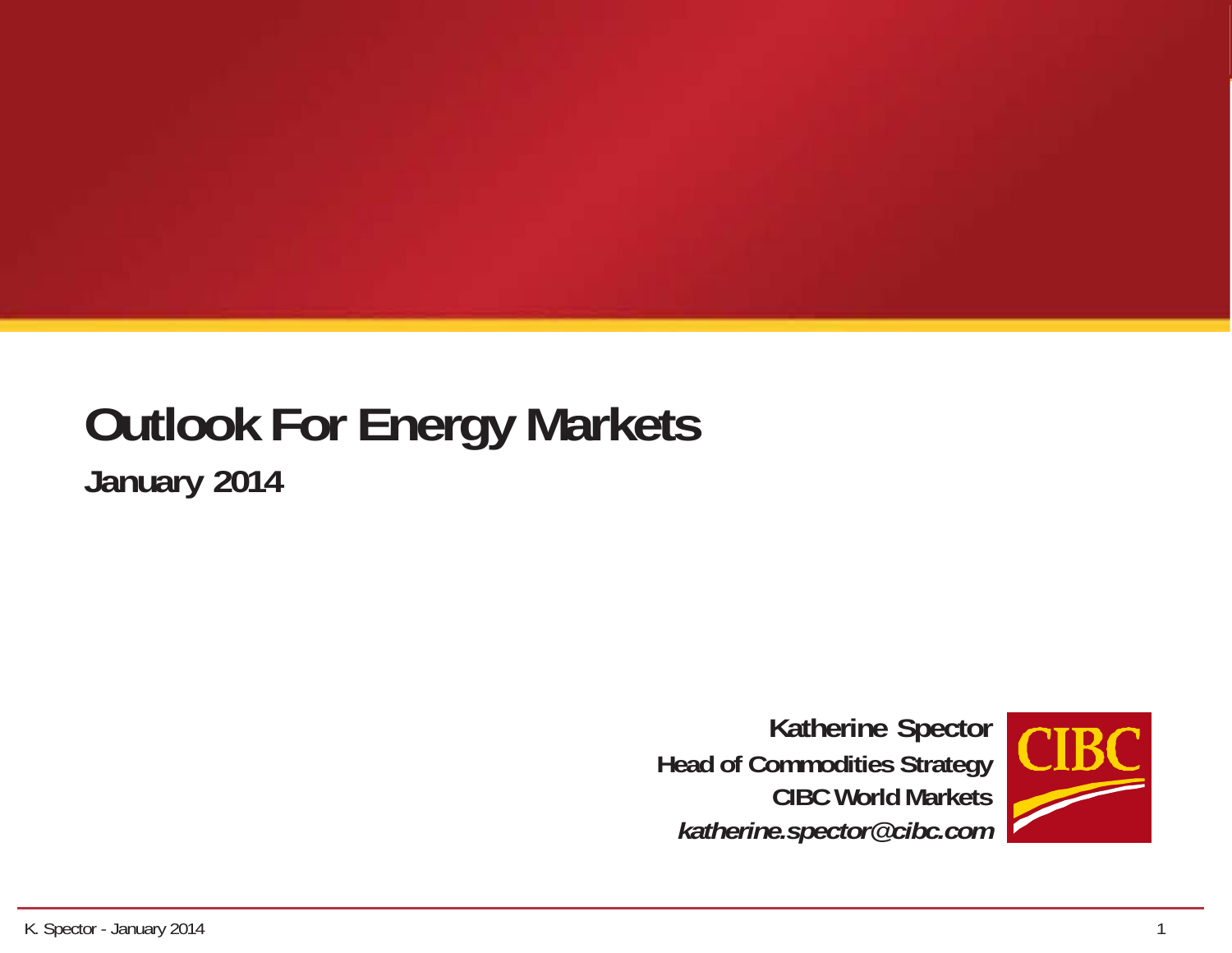

# **Key Themes In Today's Energy Markets**

**1. Crude Price:** *Rangebound with an upside bias... Ongoing supply outages versus mediocre demand growth have kept prices rangebound, but we have more confidence in the floor than the ceiling.*

**2. US energy landscape:** *What a difference five years makes! Time to think about 'second order' impacts of the boom...*

**3. Natural gas:** *Rangebound again, but this time with a bearish bias... For now, both supply and demand are extremely price elastic. The market will really turn a corner when utility demand for gas becomes price* **inelastic***.*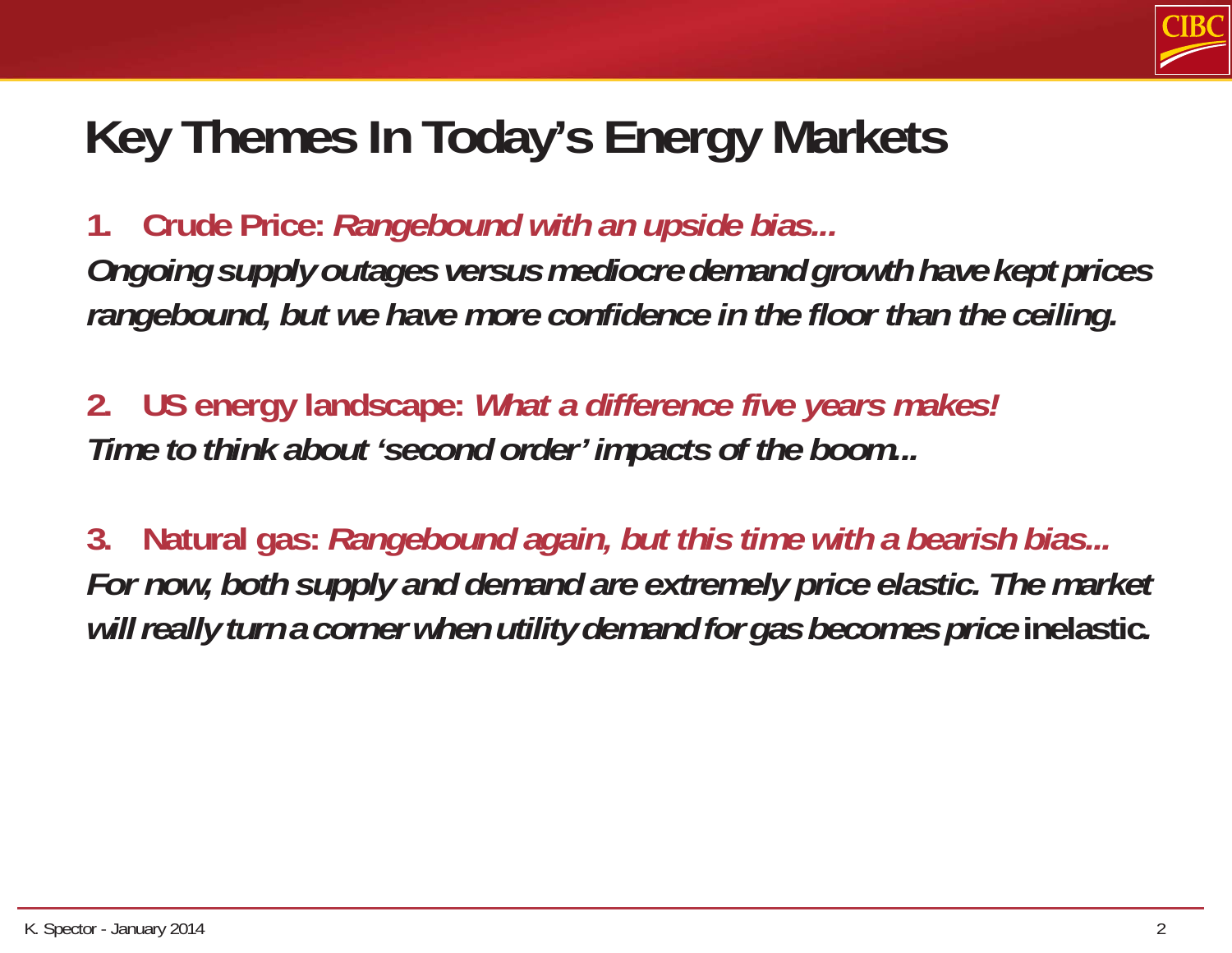

# **1. Rangebound Outlook for Crude Flat Price** *Ongoing supply outages versus mediocre demand growth*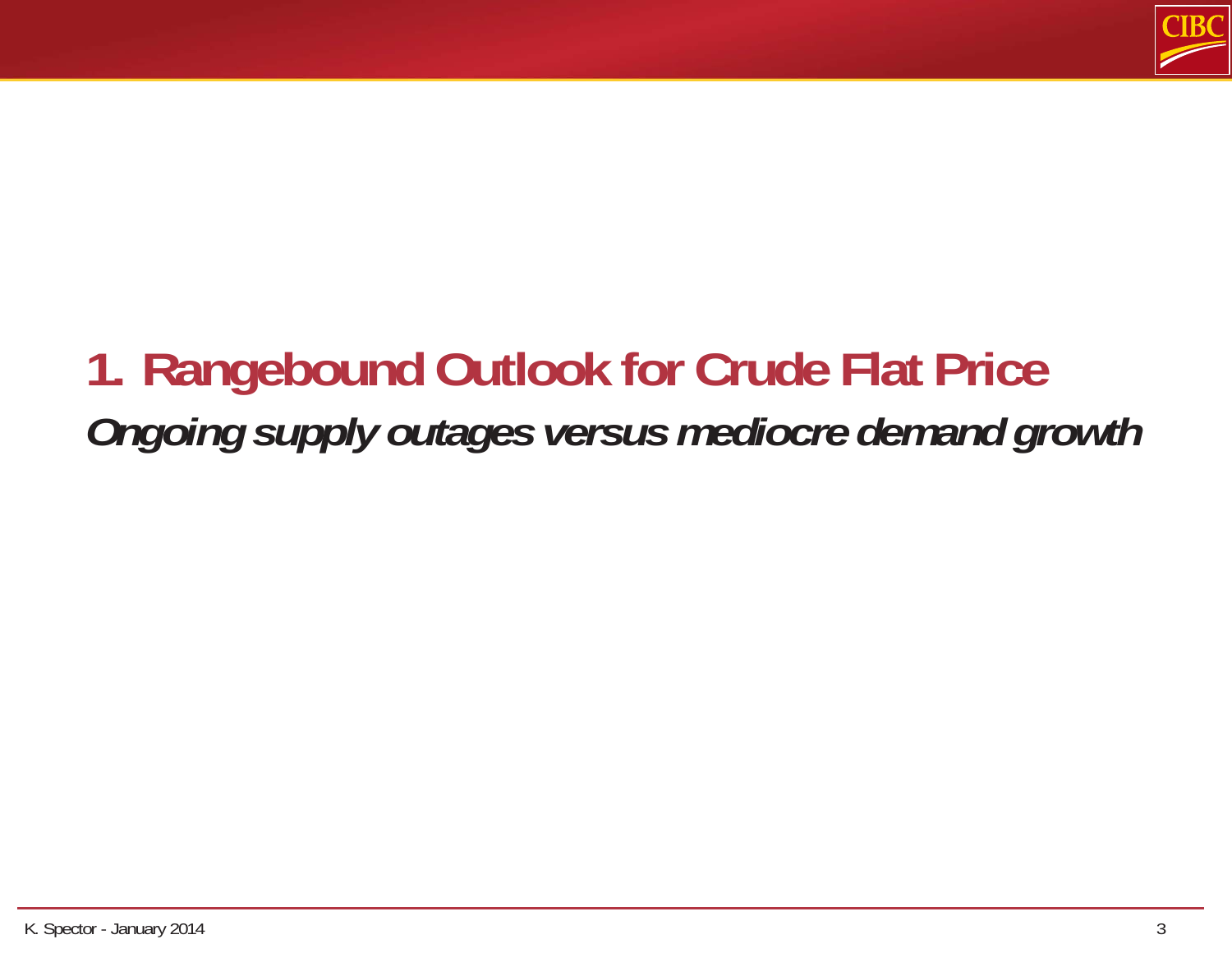

### **Oil Prices Reflected Fundamentals**



*CIBC Commodities Strategy, Petrologistics, IEA, Company and Govn't Reports*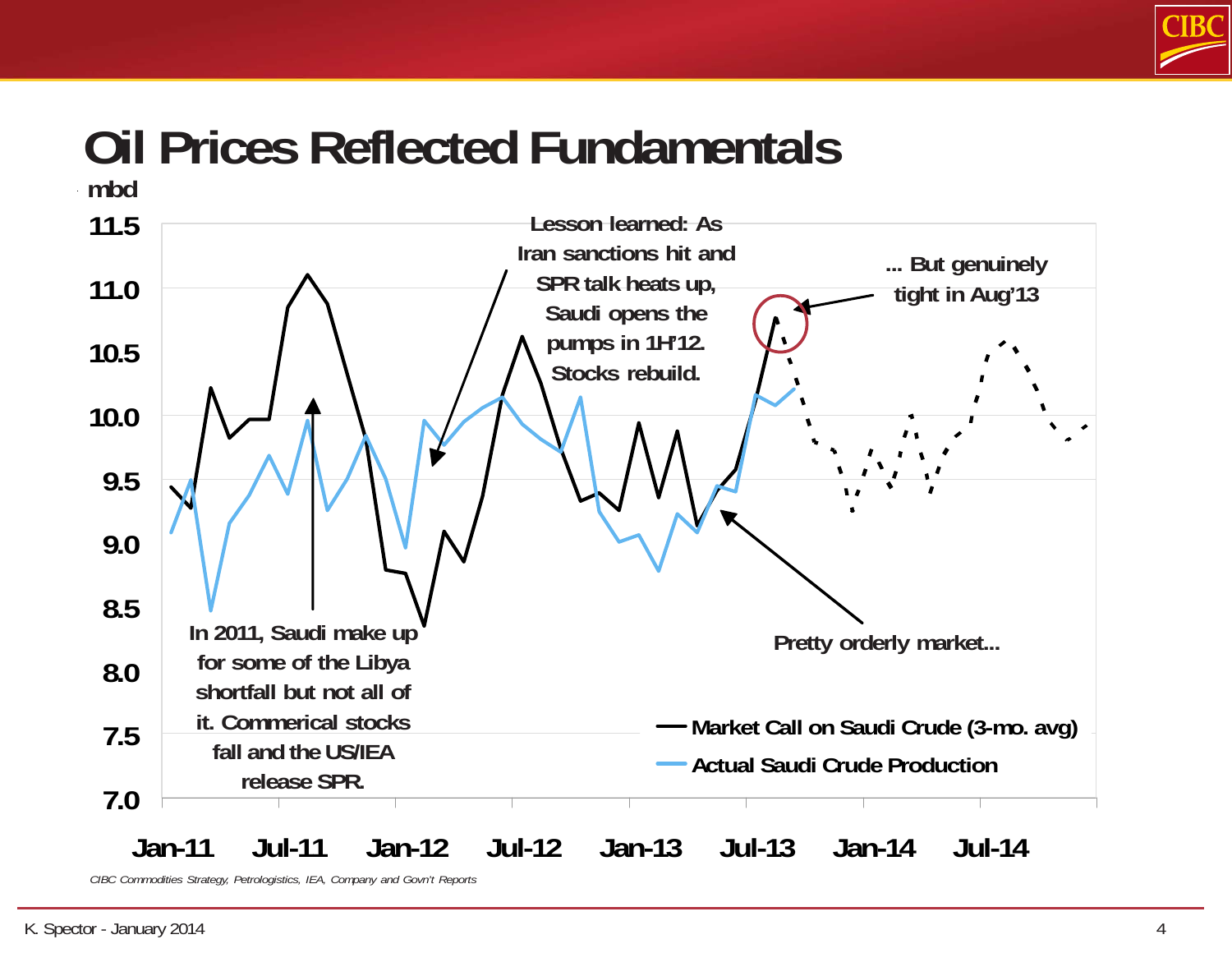

# **Oil Demand Growth is in the Emerging World**

**25 30 35 40 45 50 55** '00 '01 '02 '03 '04 '05 '06 '07 '08 '09 '10 '11 '12 '13 mbd **Pre-Recession Trend Post Recession Trend OECD Non-OECD (Before the recession, during the recession, after the recession)** *CIBC Commodities Strategy, EIA, IEA, country & govn't sources*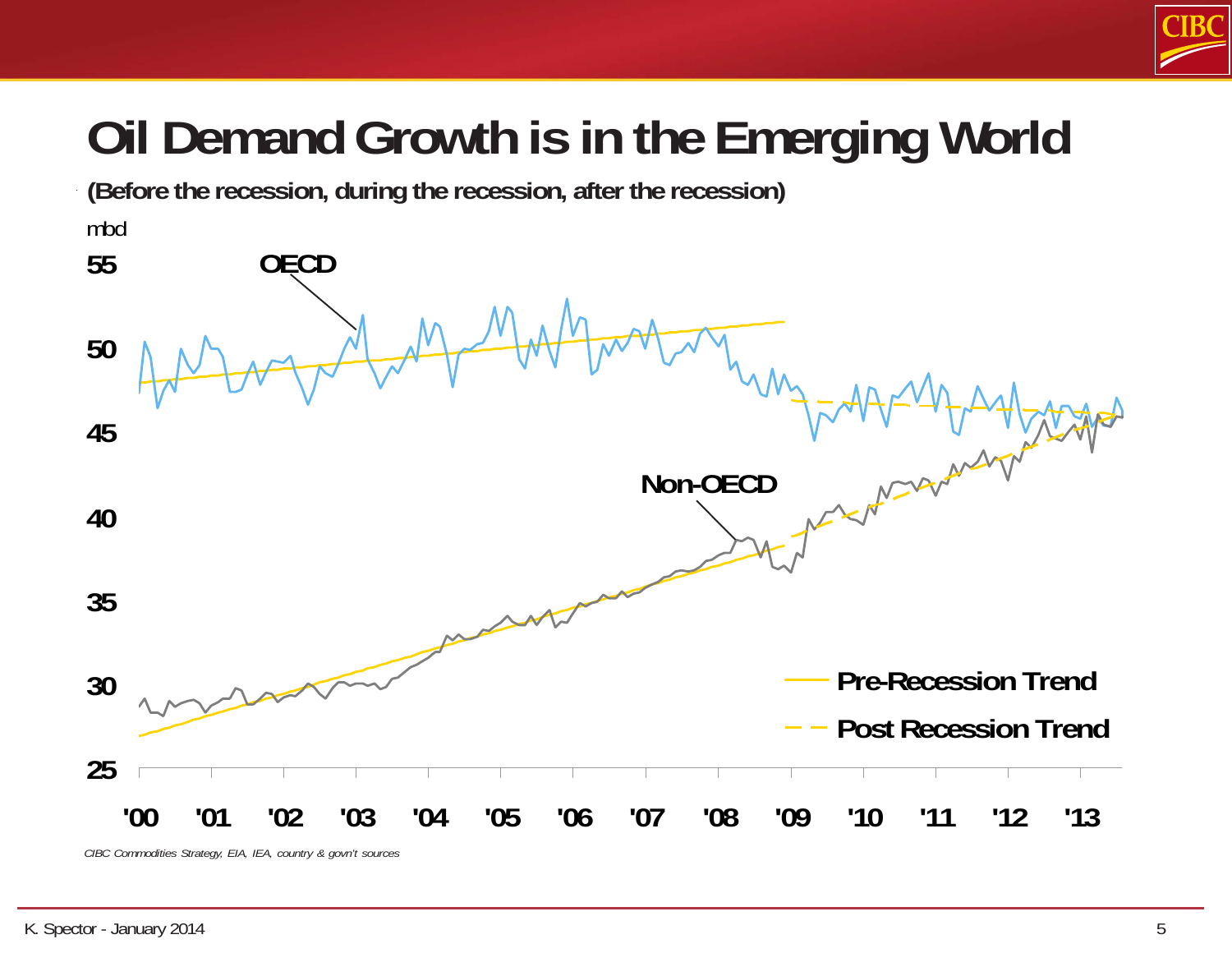

# **Global Supply Outages Pile Up**



*CIBC Commodities Strategy, EIA*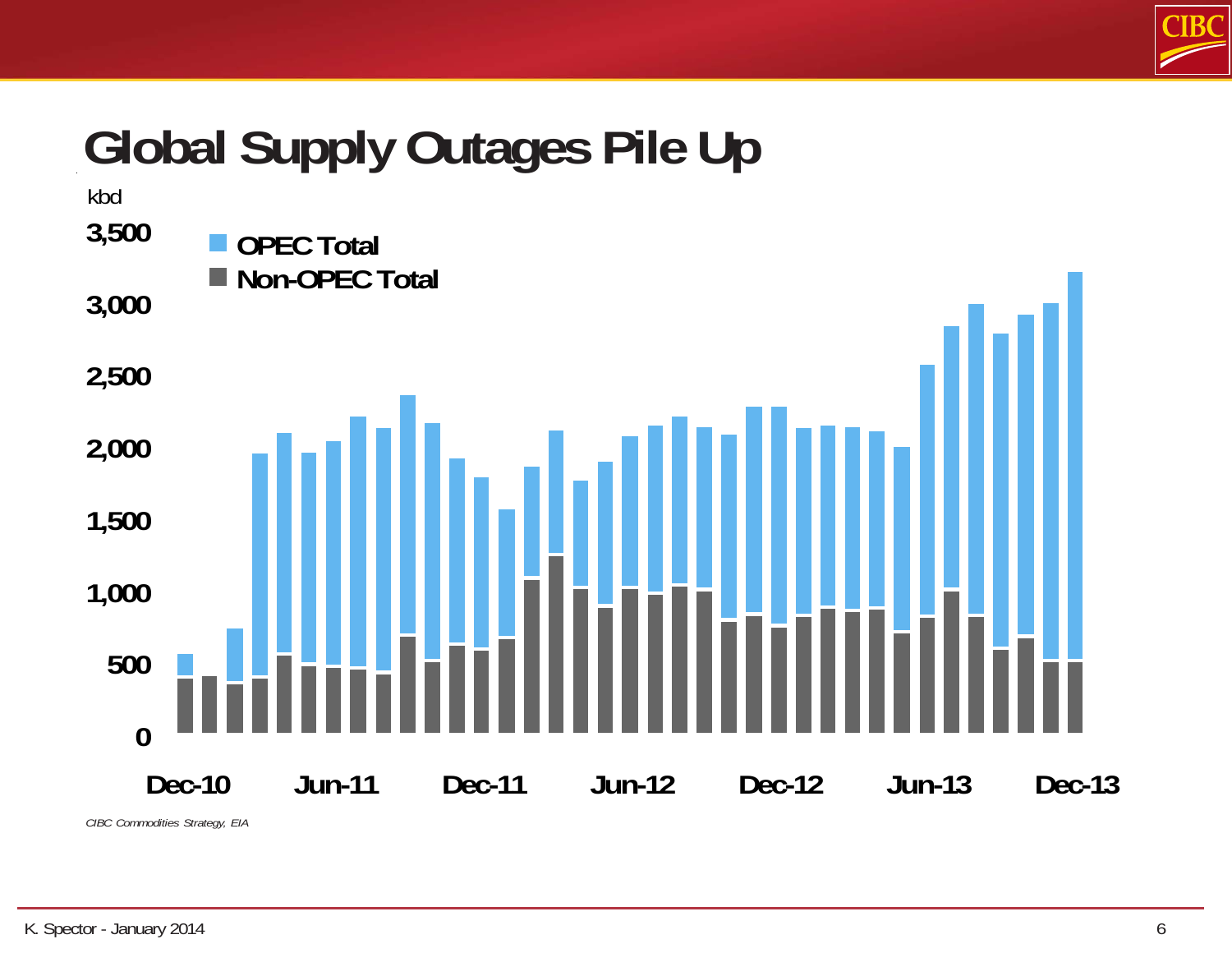

# **US + Saudi Bail Out Market Single-Handedly**

**August'13 Versus August'11, mbd**



*CIBC Commodities Strategy, IEA, EIA, Petrologistics, other company and gov't sources*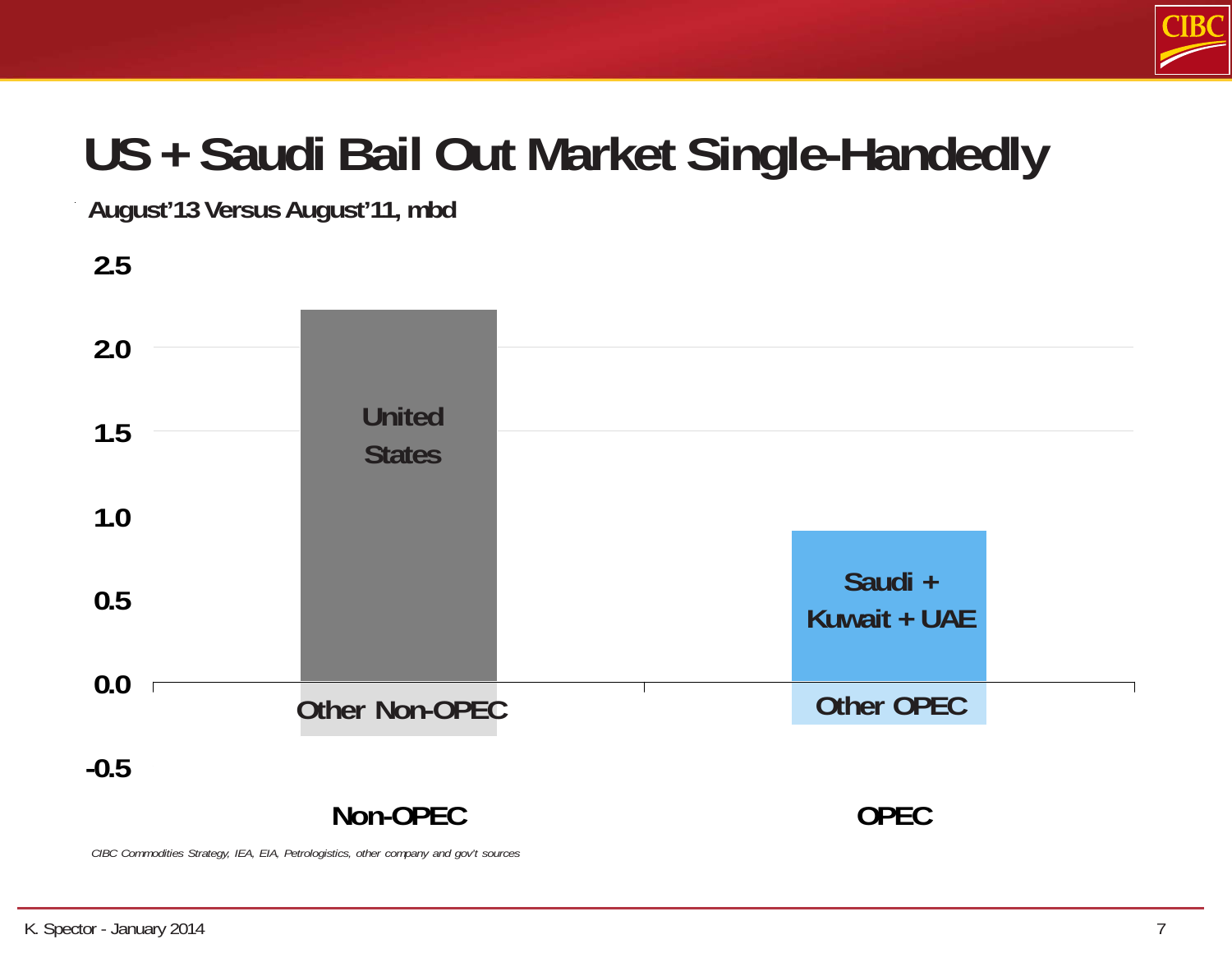

# **Macro Fundamentals Summary....**

- Status quo oil demand...not a new story, likely marginal improvement in 2013.
- Supply was the story in 2011-12, and is very much the story again in 2013 thanks to a persistantly high outage rate in both OPEC and non-OPEC.
- Saudi has done a really good job of balancing the market.
- But the bullish take on this story? During a period of weak oil demand growth *and* unprecendented supply growth in the US, it still takes record Saudi production for months in a row to balance the market, and global oil prices never go much below \$90.
- What would that last three years have looked like *without* US growth? Remember... it doesn't come cheap. What are the implications for the investment cycle?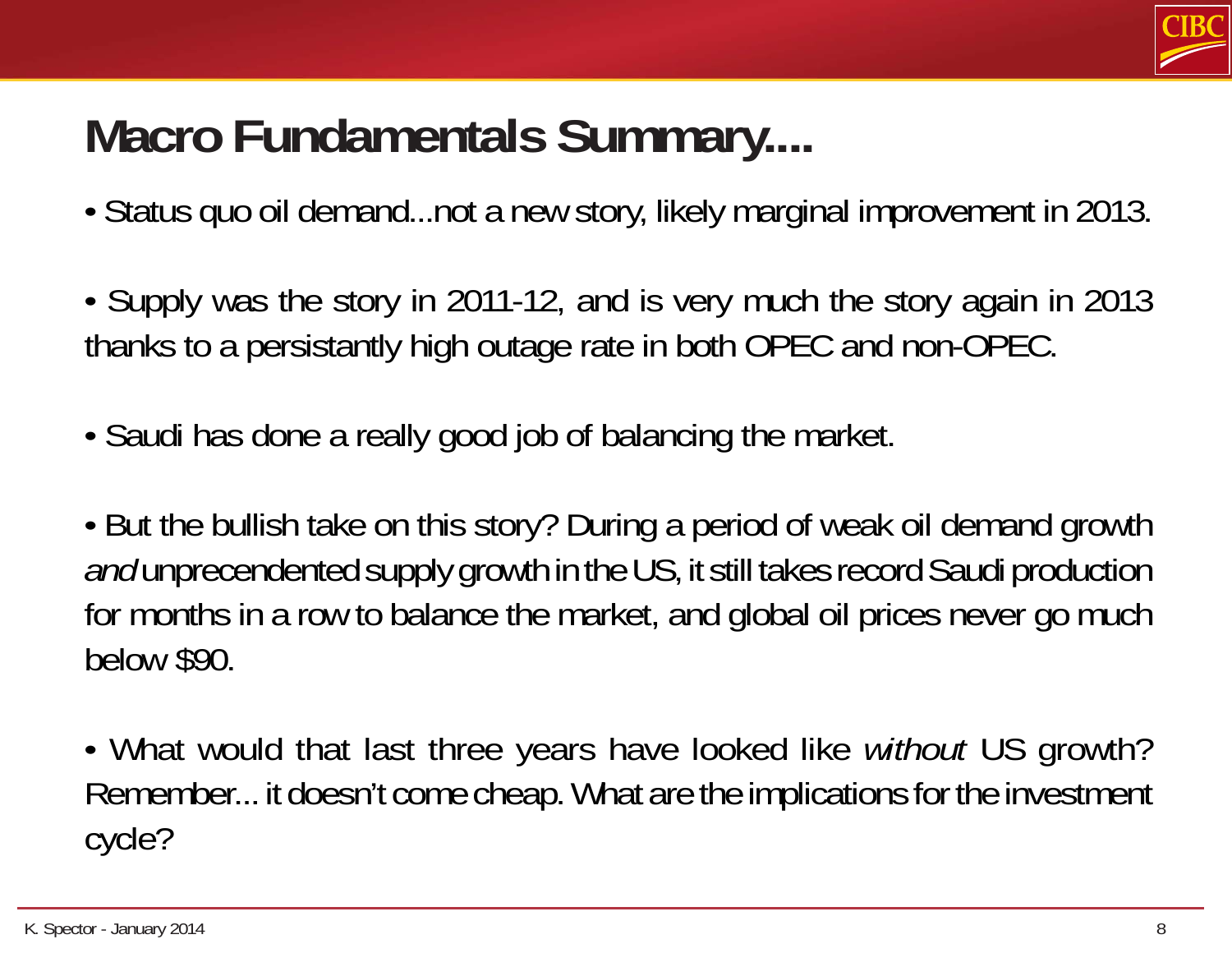

#### **2. The US Energy Landscape:** *What A Difference Three Years Makes! Time to Think About 'Second Order' Implications of the Boom*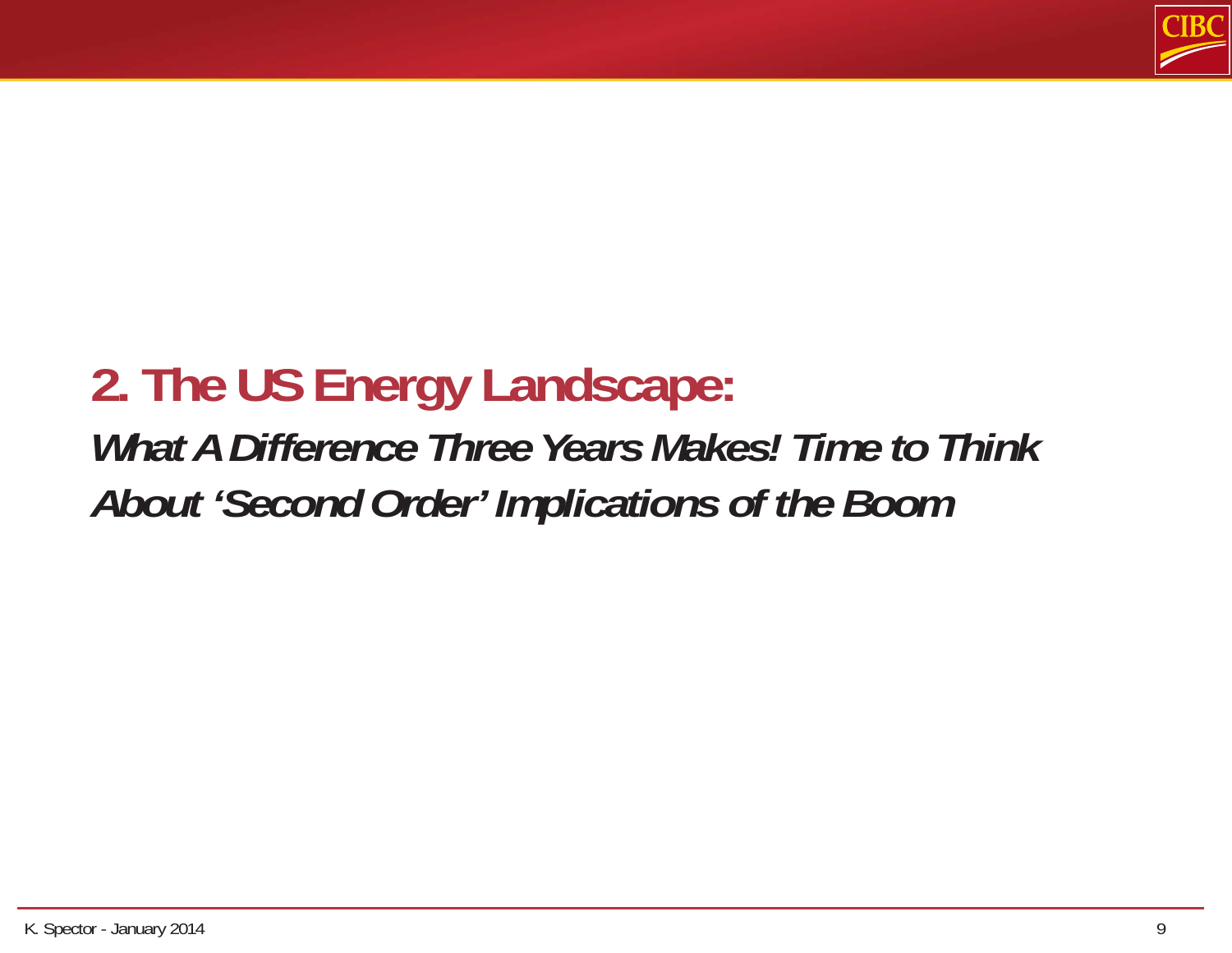

# **What A Difference Three Years Makes!**

**US Energy Production & Consumption, 2012 Versus 2008**

**quadrillion Btu**

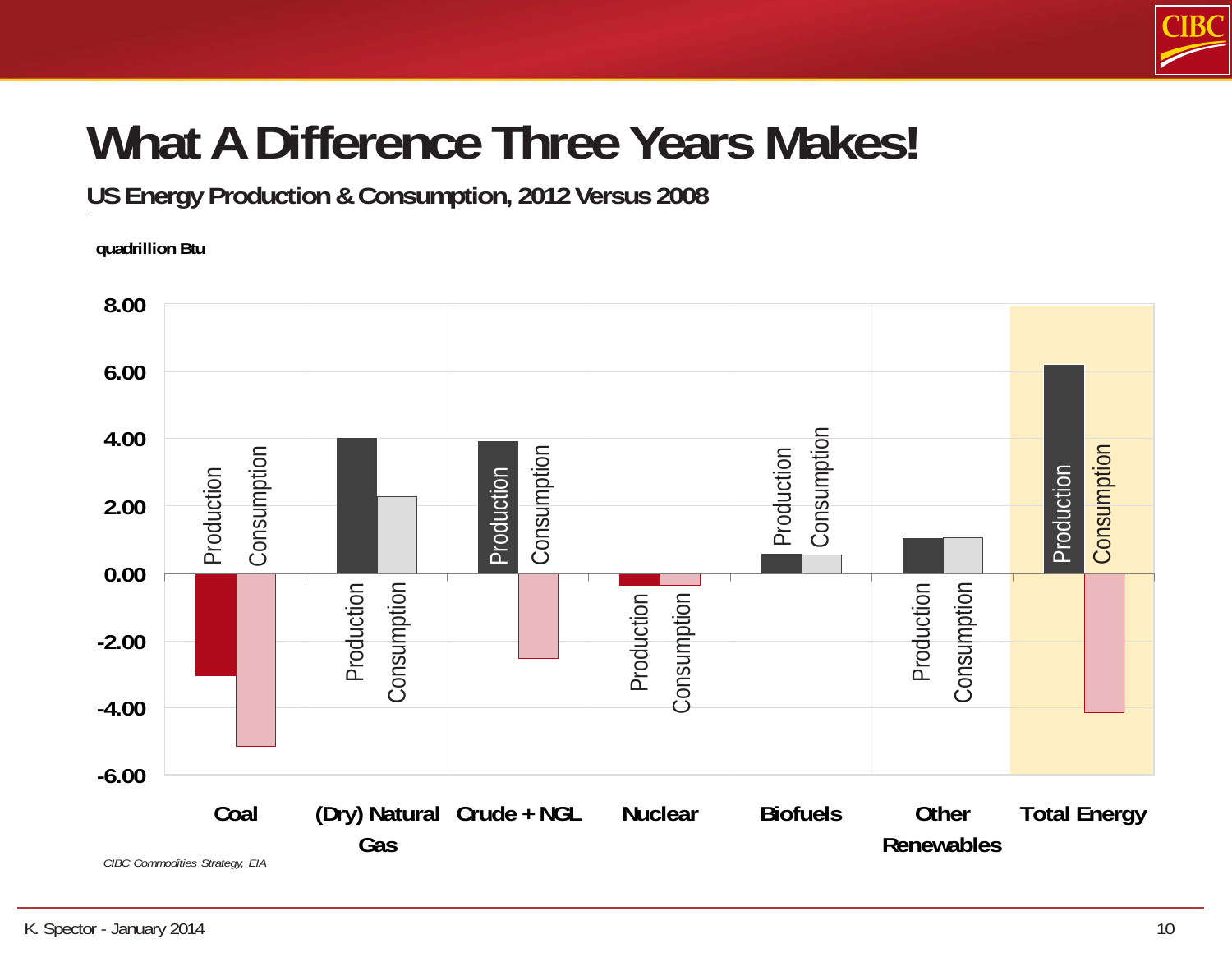

#### **Impact On WTI Term Structure**

• The front of the WTI curve is a different story... we'll get to that.

• Beyond the front six months though, we think spreads will stay very well bid, in large part because, going forward, an increasing percentage of new crude production will be hedged in the forward market.

• North American producers hedge more than producers in other regions, and that's where virtually all incremental crude production growth is coming from. The type of companies most active in shale plays are even more inclined to be disciplined hedgers.

• At the same time, we would argue that deferred liquidity from hedge funds and banks has deteriorated.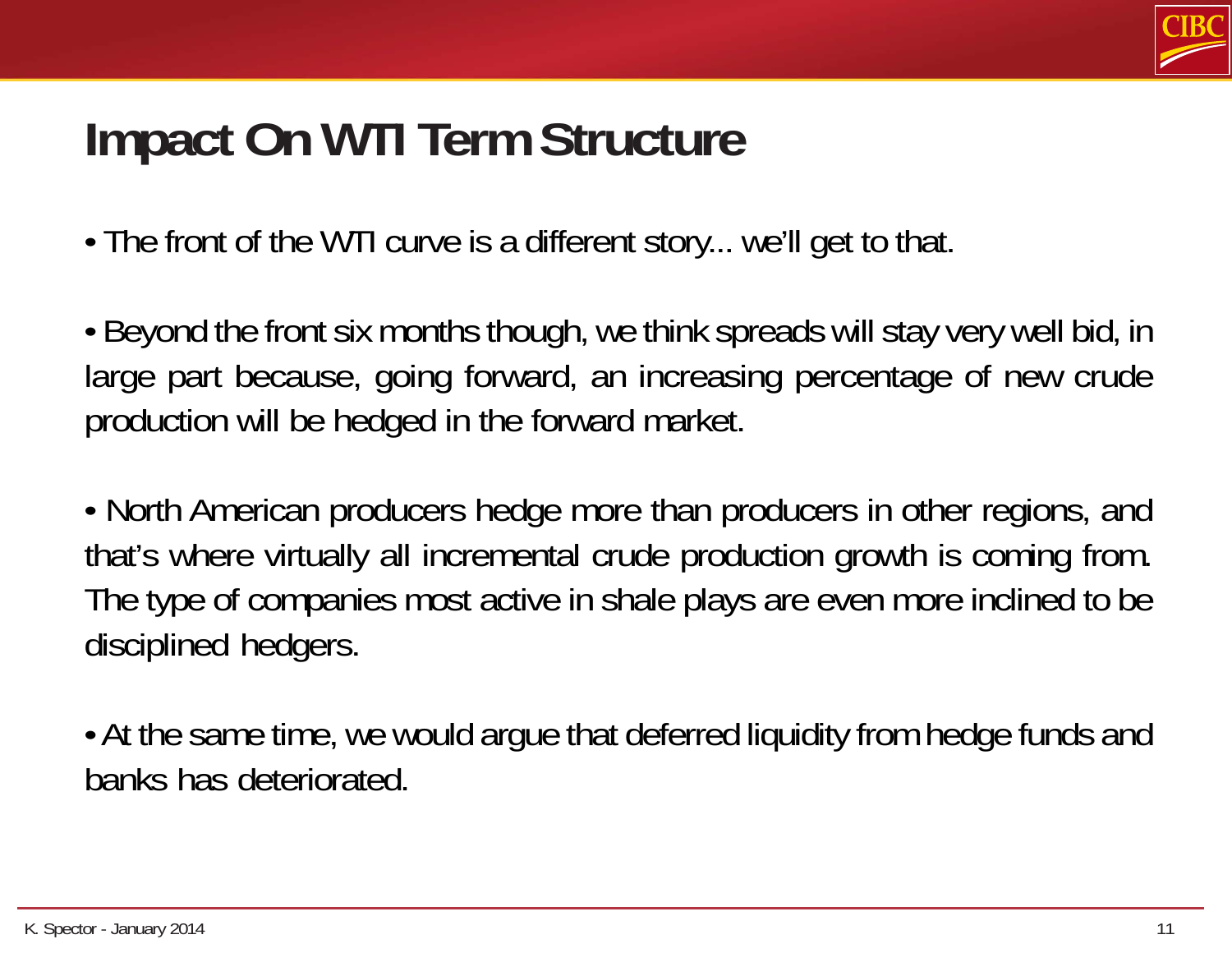

#### **Crude Growth Not From the Majors\* In the US**

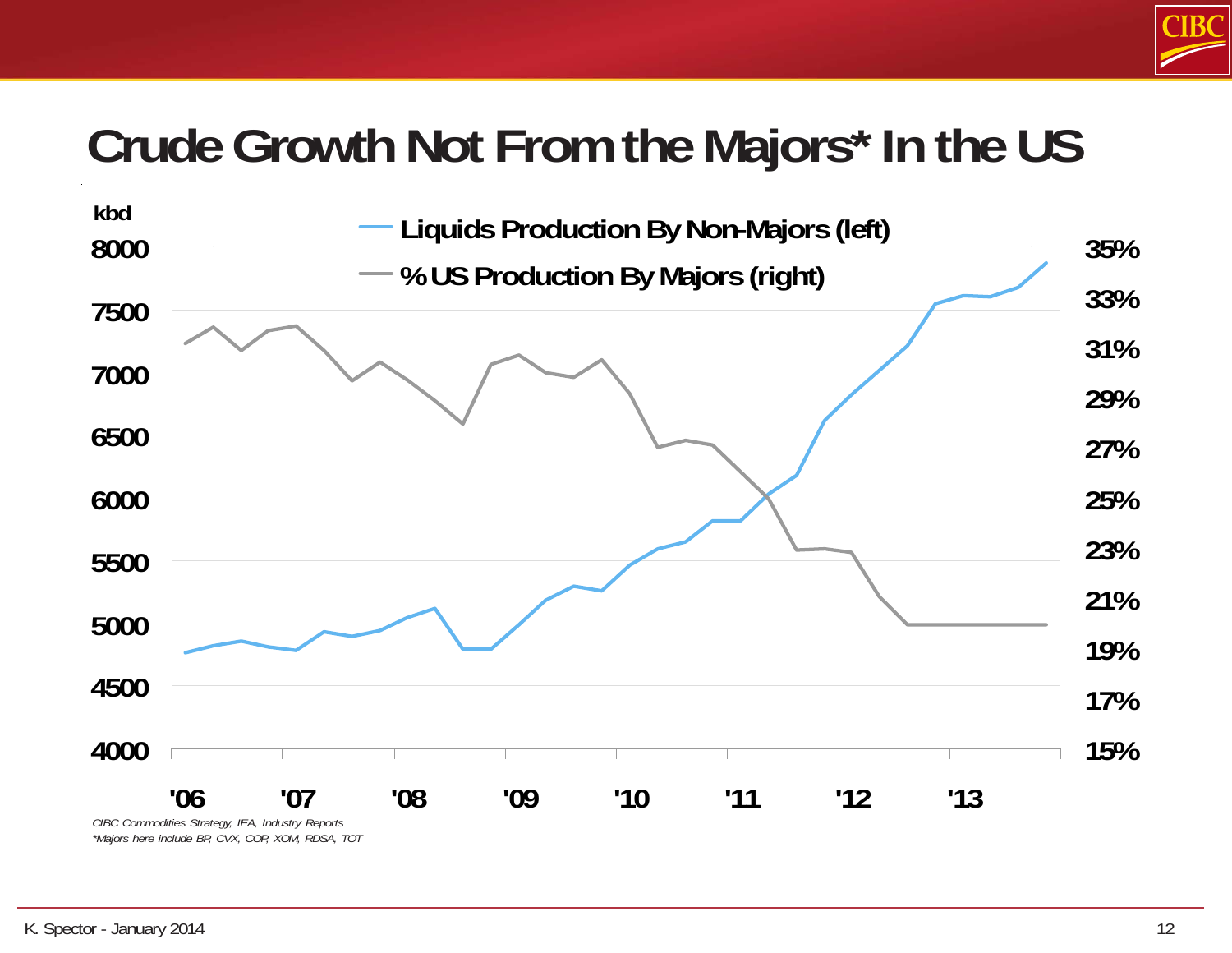

#### **...Or In Canada**



*CIBC Commodities Strategy, IEA, Industry Reports \*Majors here include BP, CVX, COP, XOM, RDSA, TOT*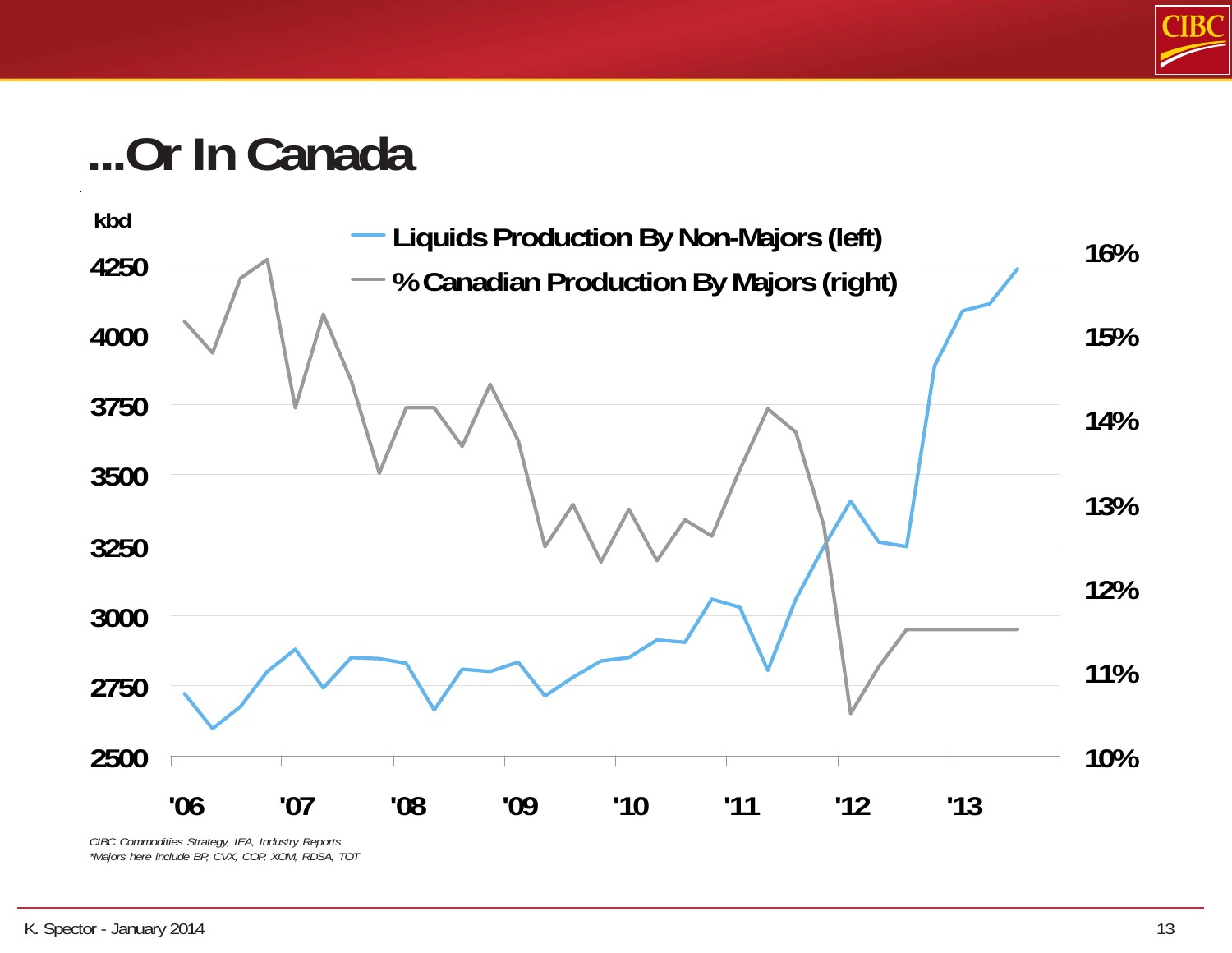

## **Long-dated WTI Spreads Outpace Flat Price**

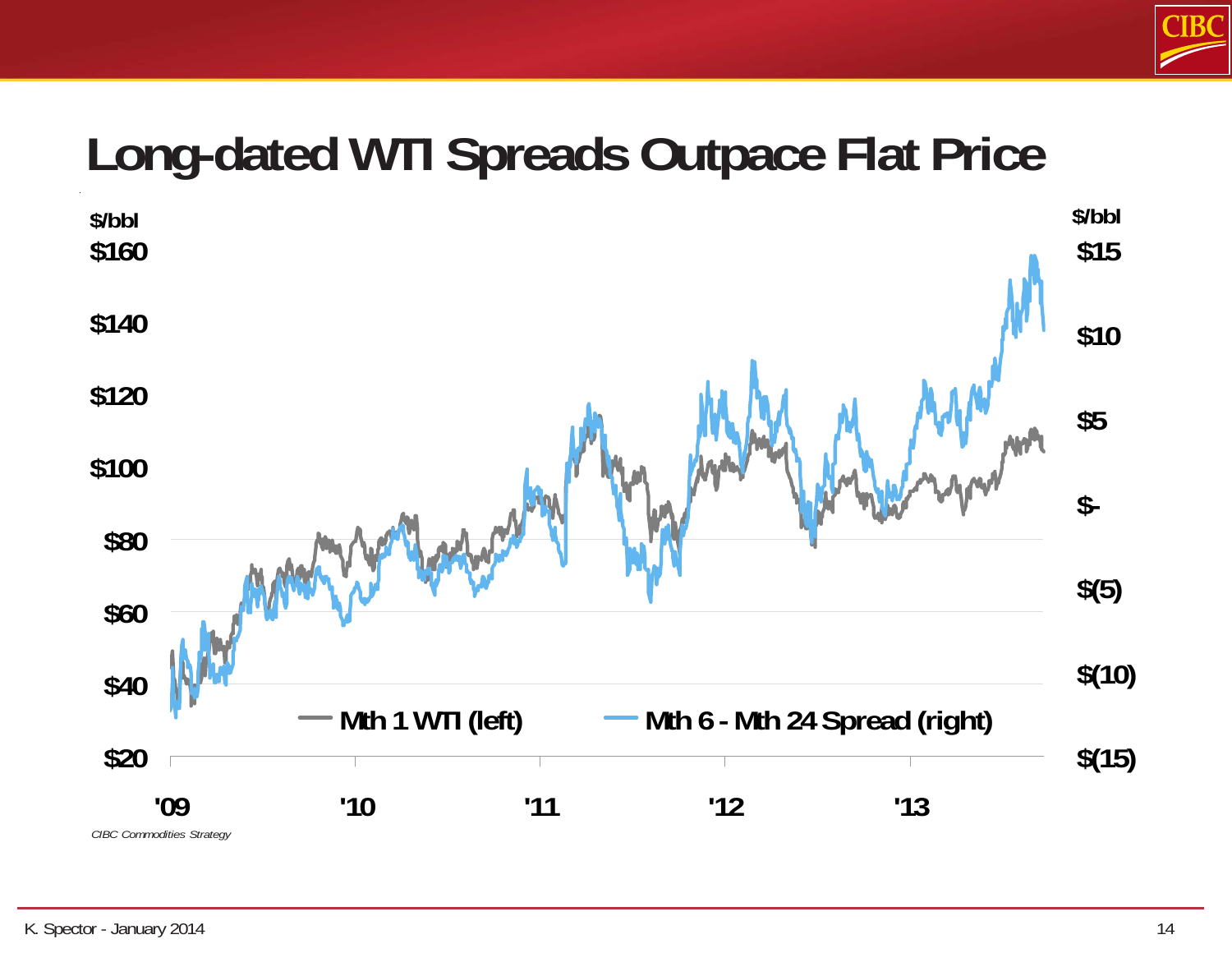

#### **Cushing Stocks Are Falling Rapidly**



*CIBC Commodities Strategy, EIA*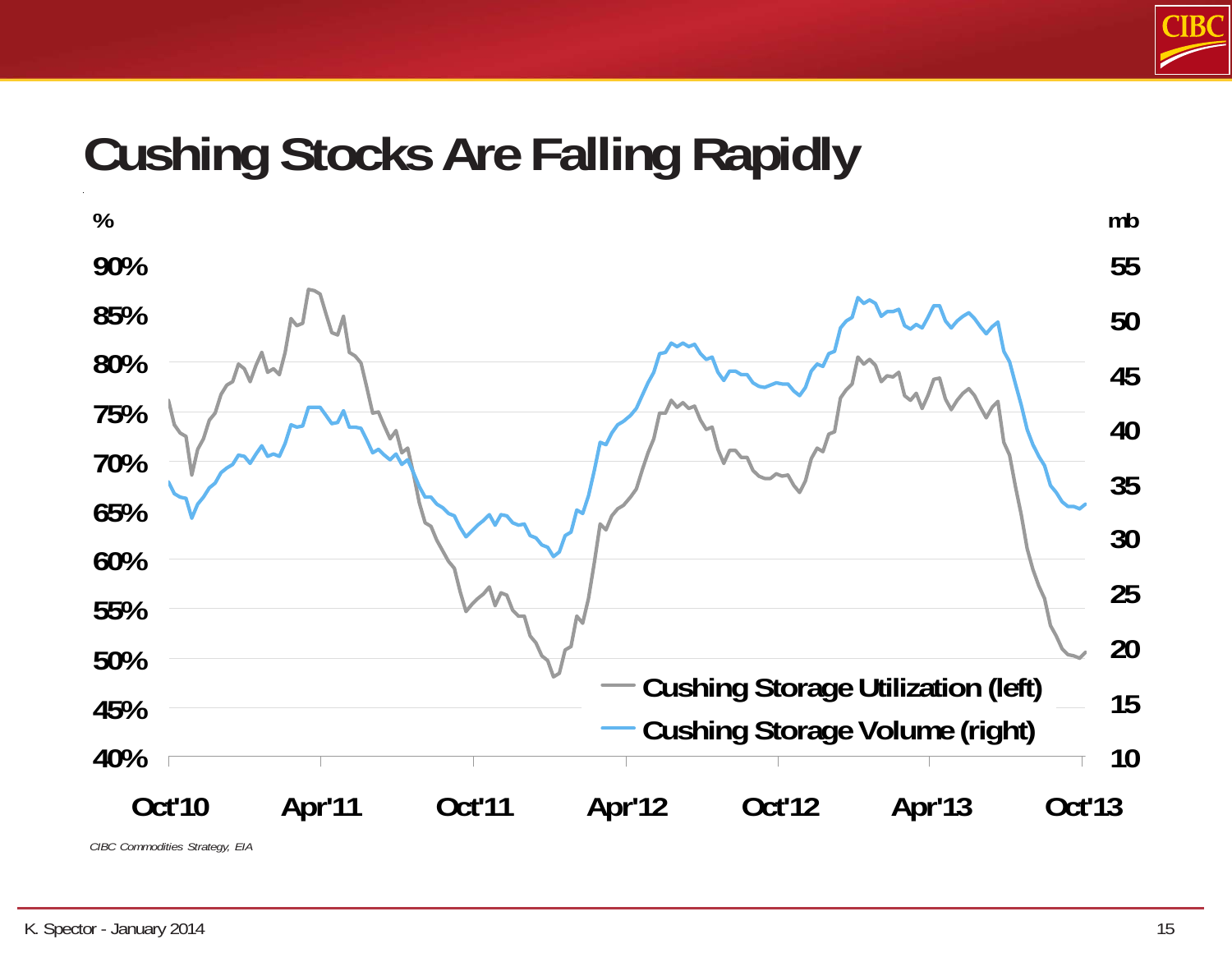

# **Cash Crude Premiums to WTI Shrink**

**Differential to WTI, \$/bbl**



*CIBC Commodities Strategy*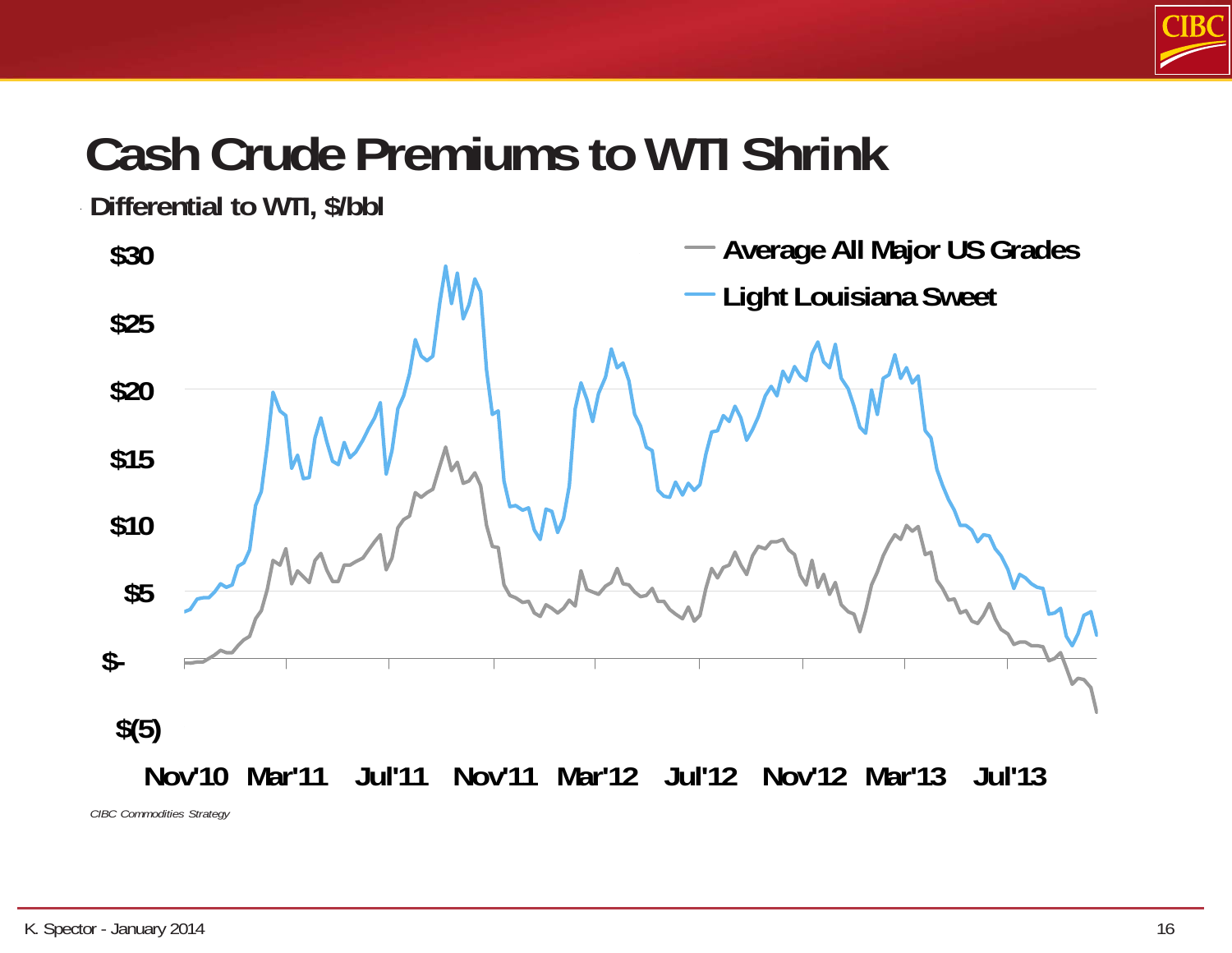

### **Backwardation? Not On Expiry Days**

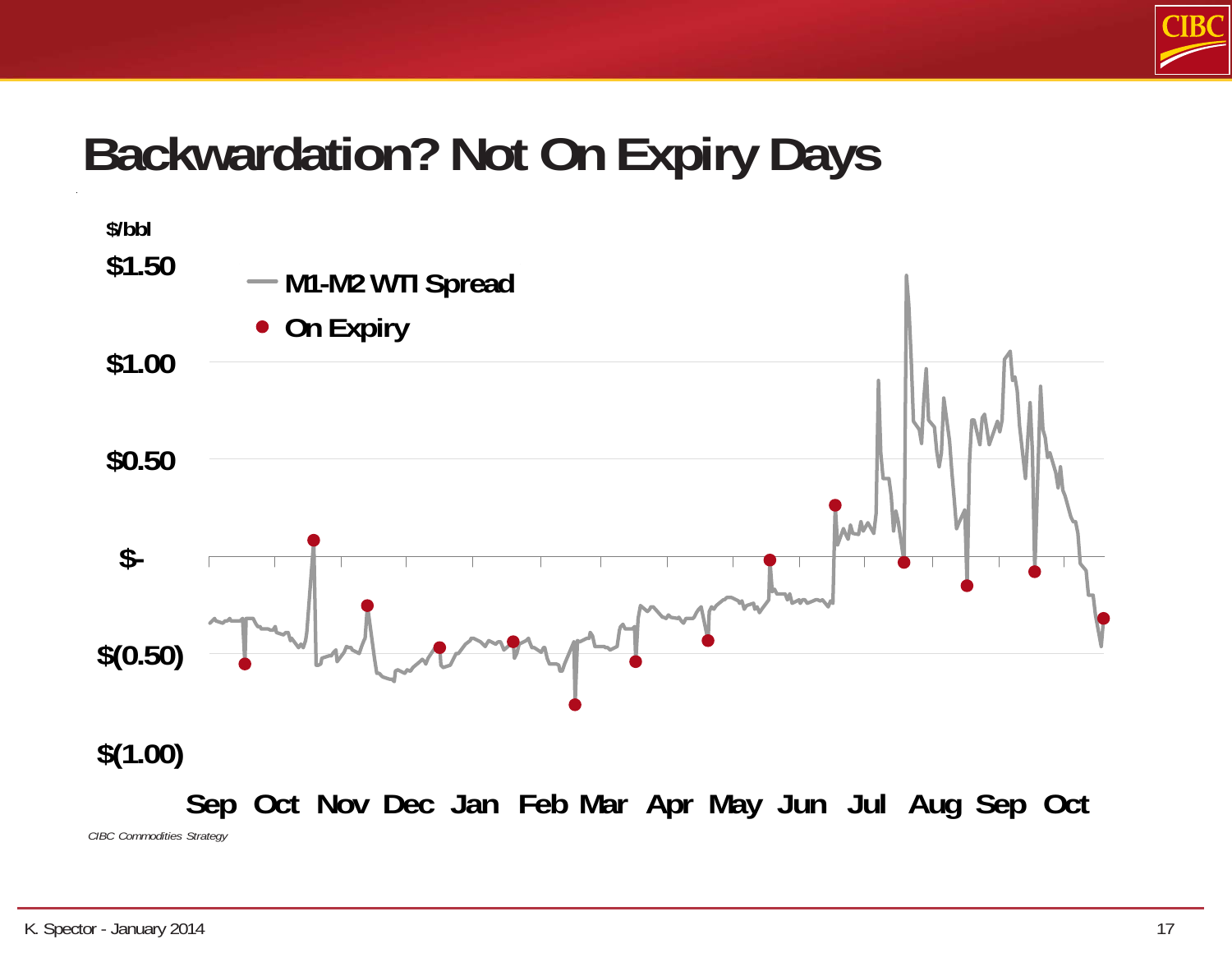

# **US Crude Production Gets Lighter and Sweeter**

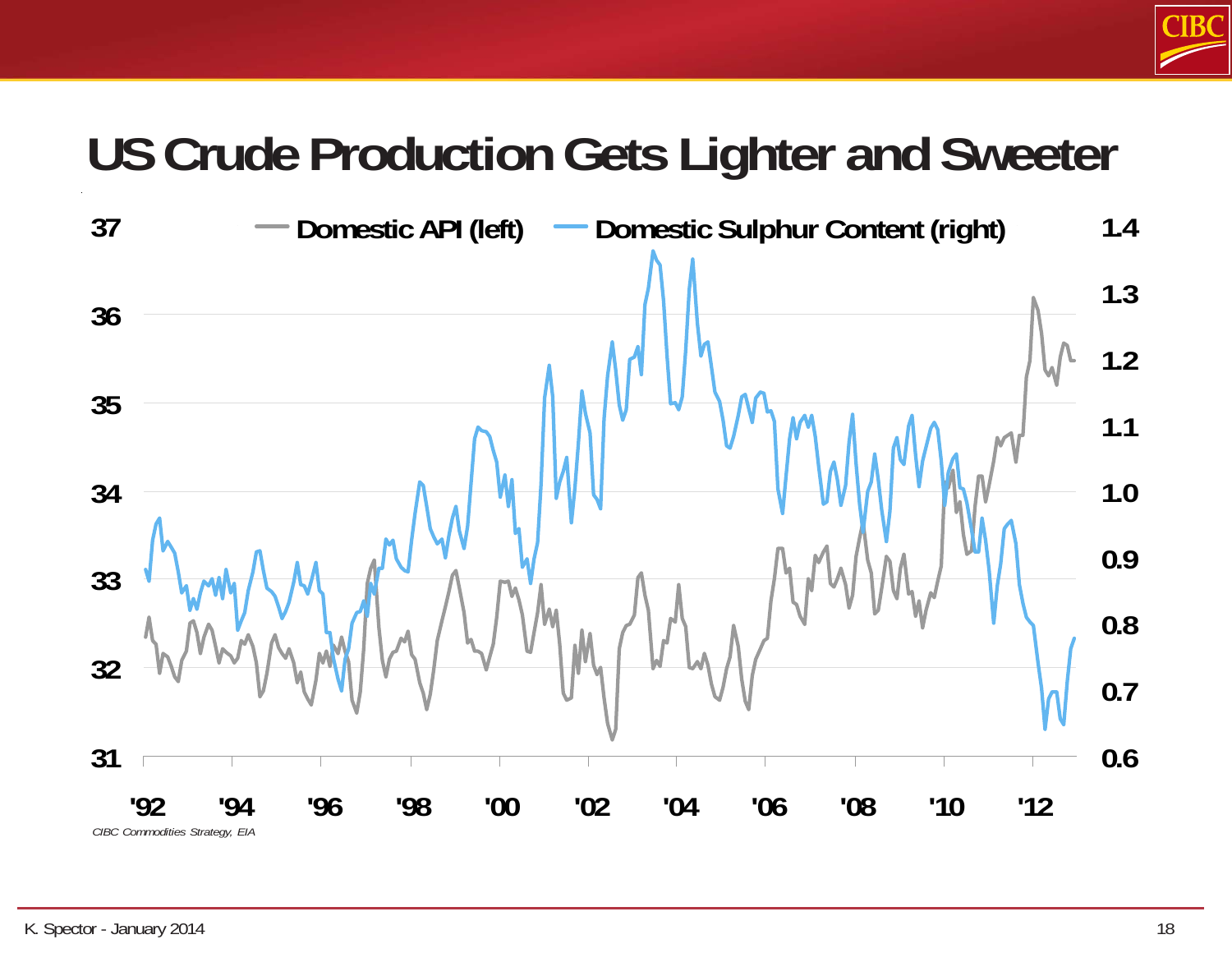

### **US Refiners Tweak Their Slate... To A Point**

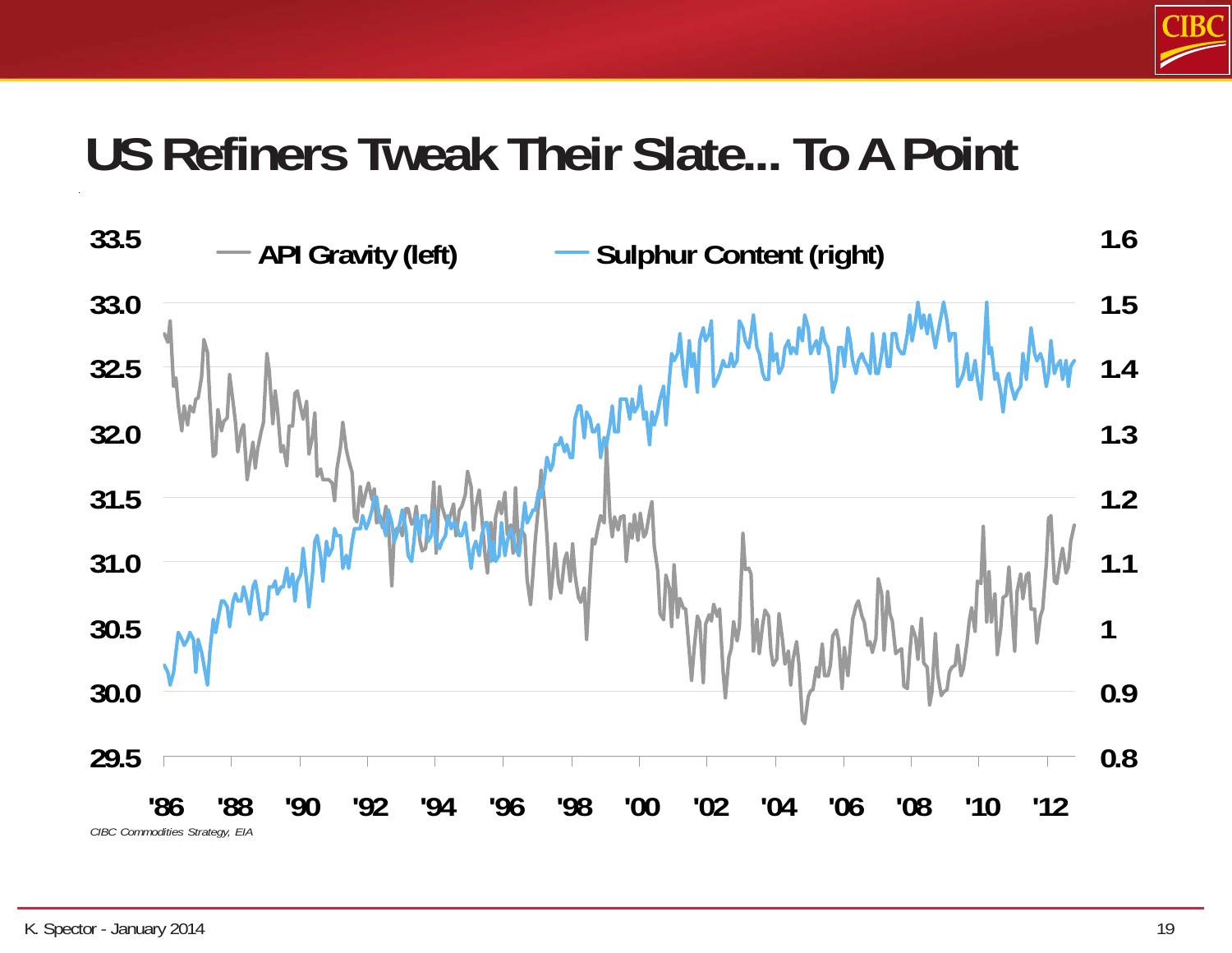

## **US Crude Production / Import Quality Shift**



**Volume Weighted Average API Gravity**



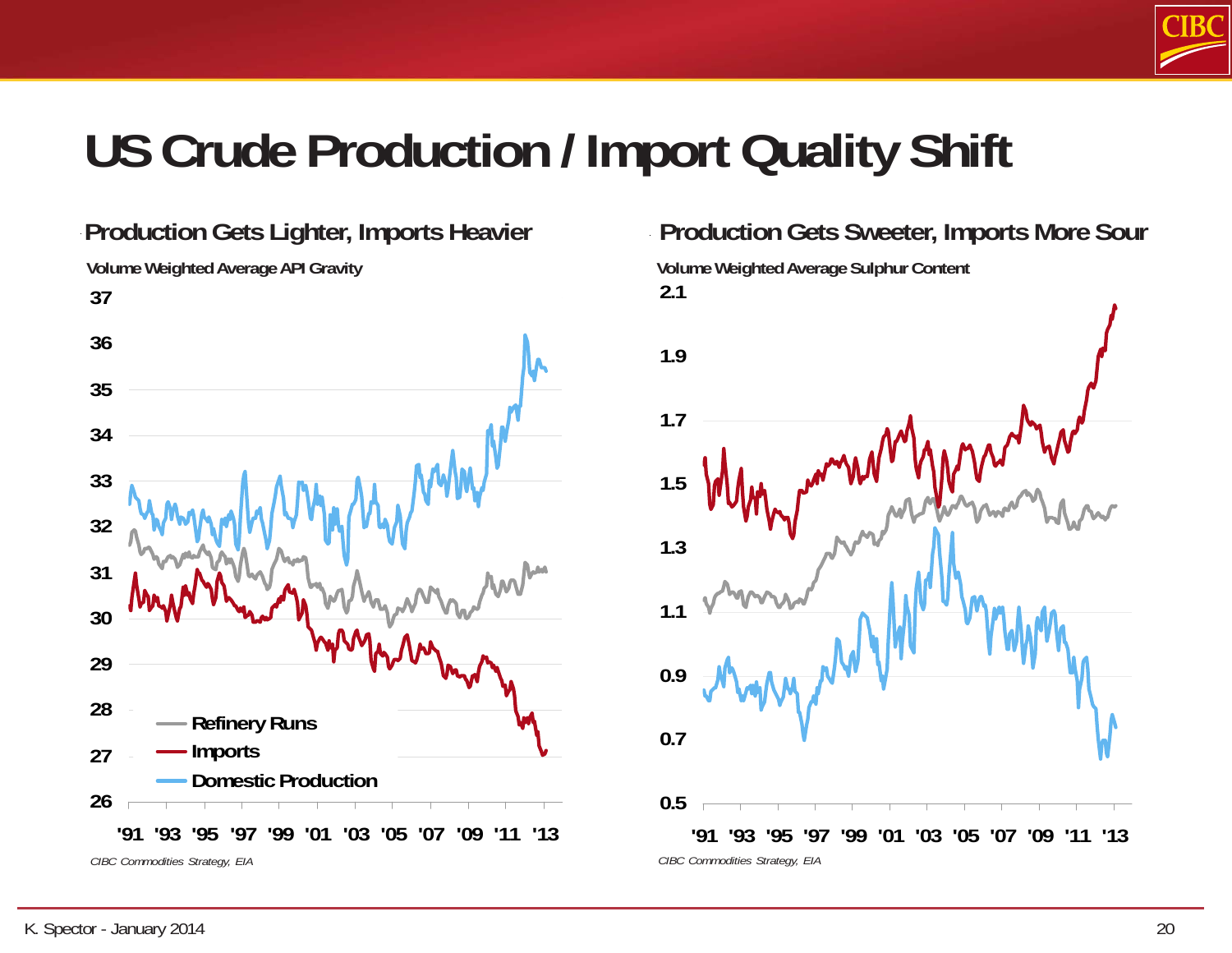

# **US Sharply Trims Light, Sweet Crude Imports**

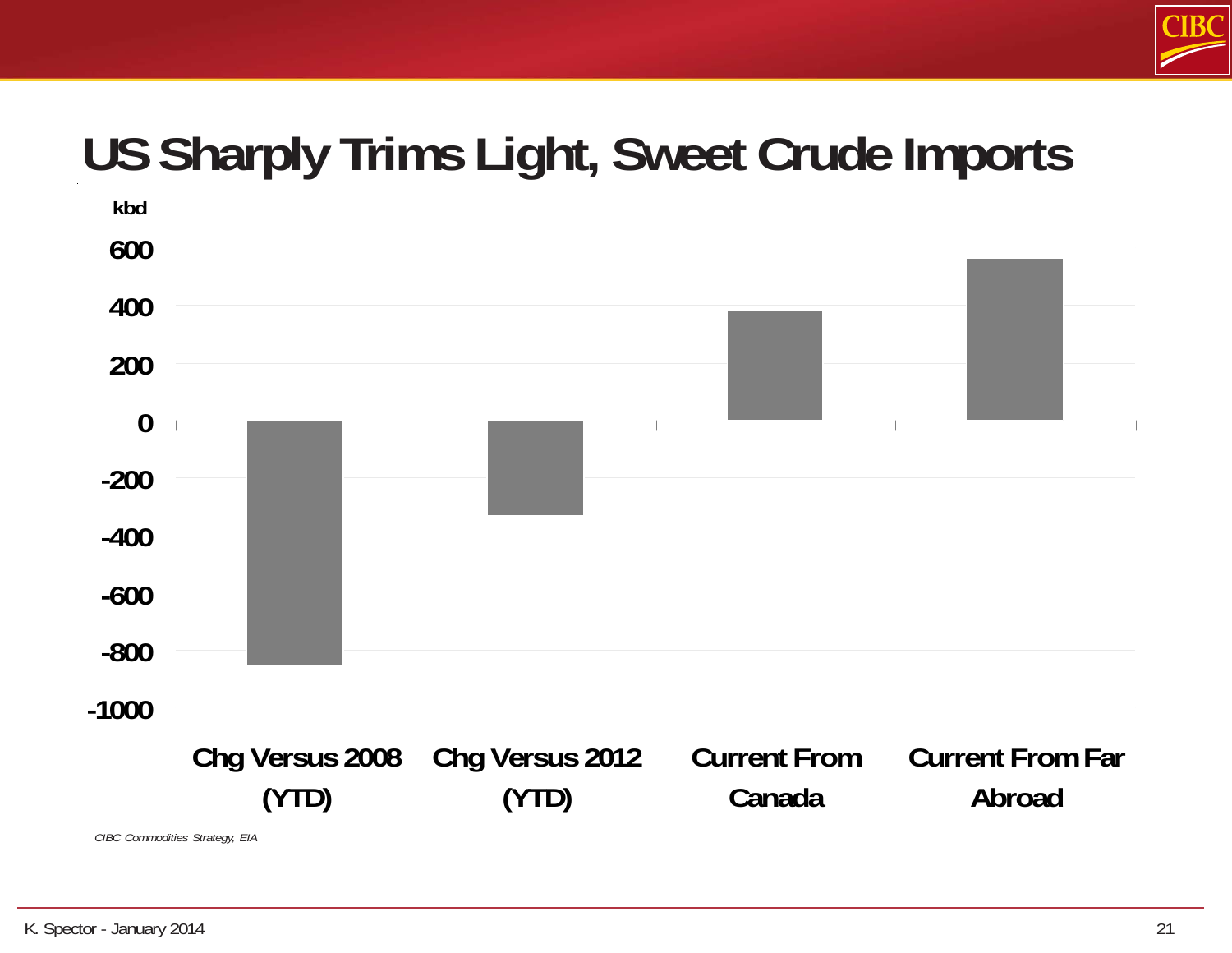

## **How Much Imported Light Crude To Back Out?**

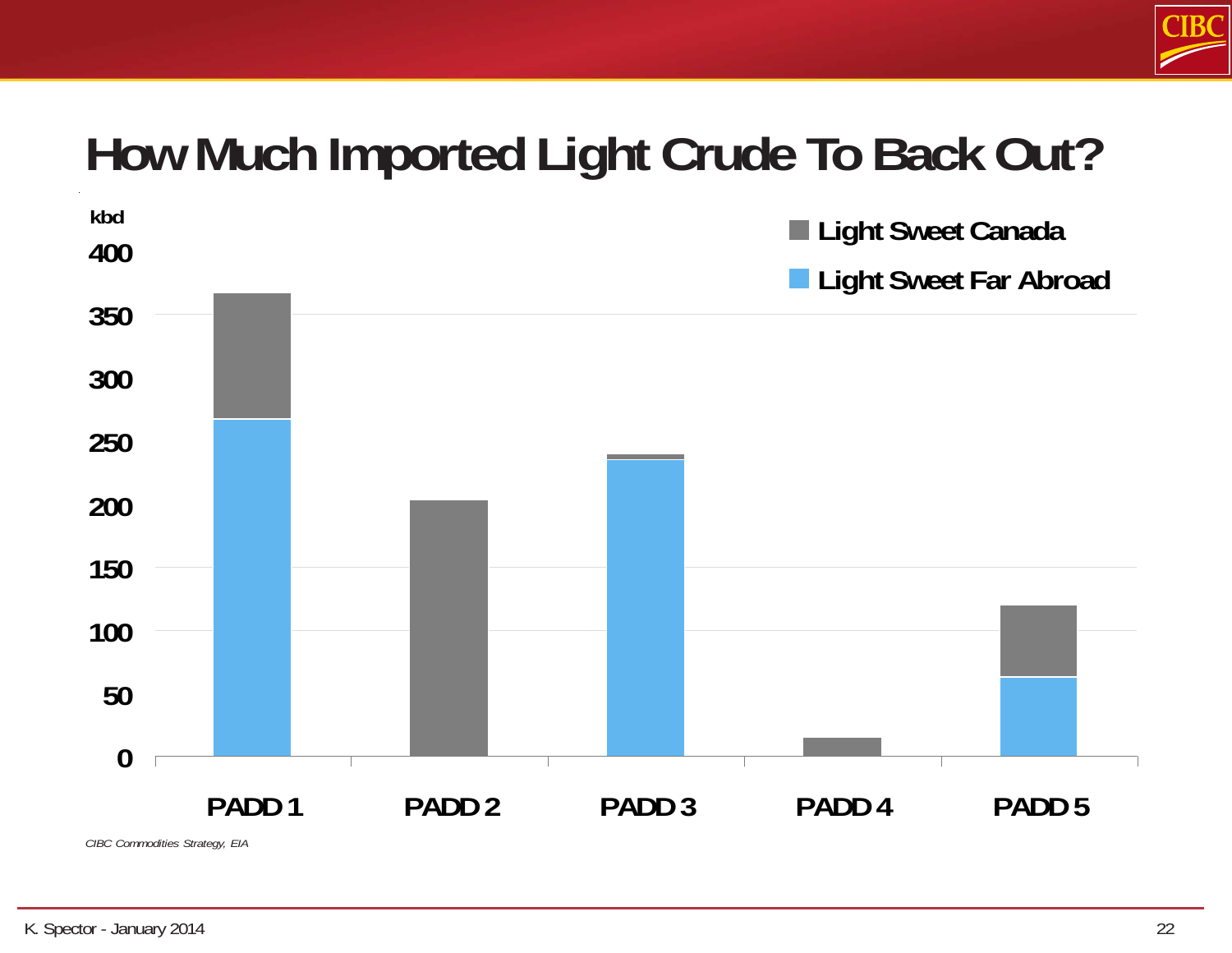

# **Crude Capacity At Tanks/Terminals vs Refineries**

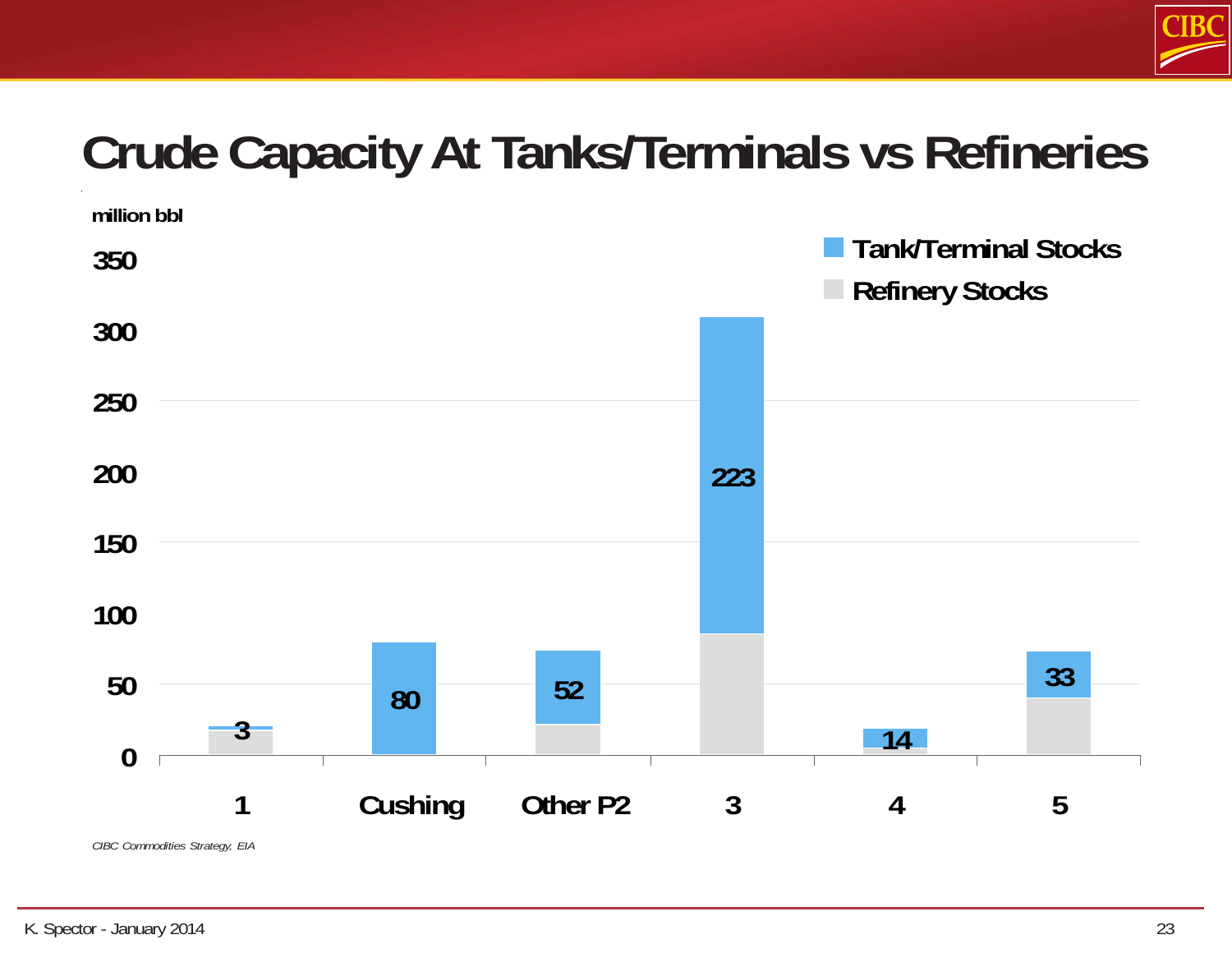

# **Exclusive / Non-Exclusive Crude Storage Capacity**

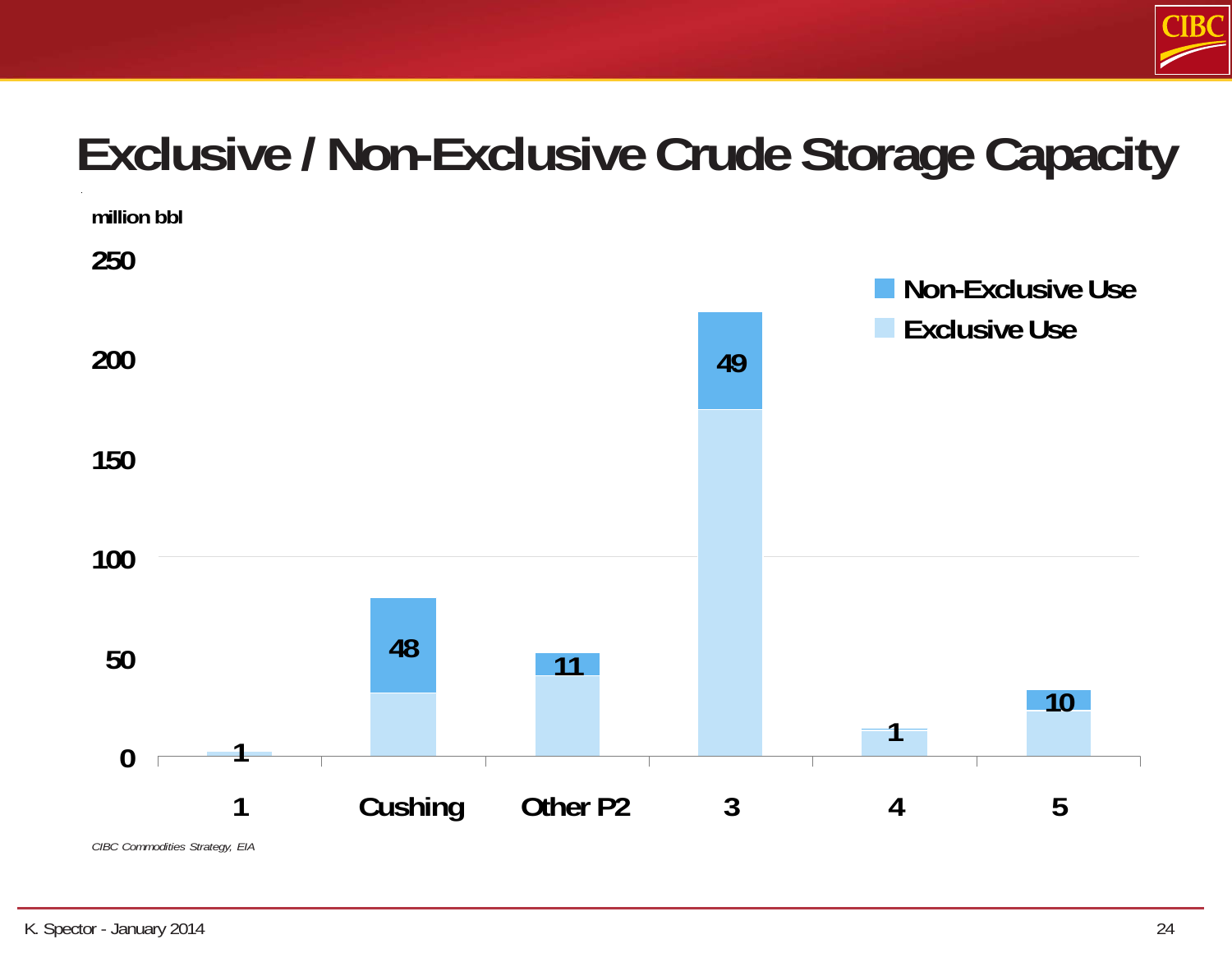

#### **WCS Handicapped By More Than Infrastructure**



*CIBC Commodities Strategy*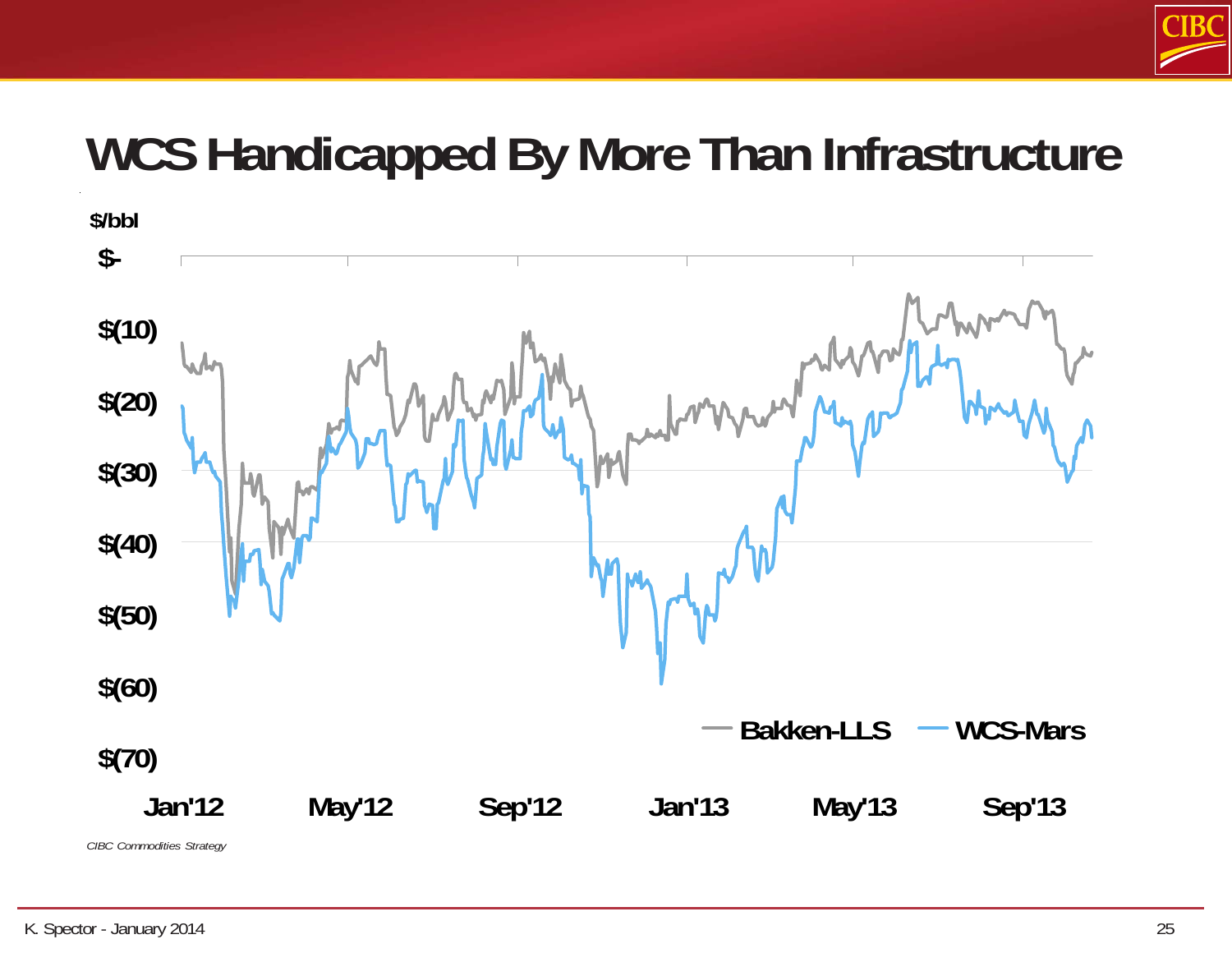

#### **Just 6 US Refiners Take Half of Canada's Exports**



*Top 6 offtakers of Canadian Crude: Bayway, Whiting, Joliet, Lemont, Pinebend, Wood RIver CIBC Commodities Strategy*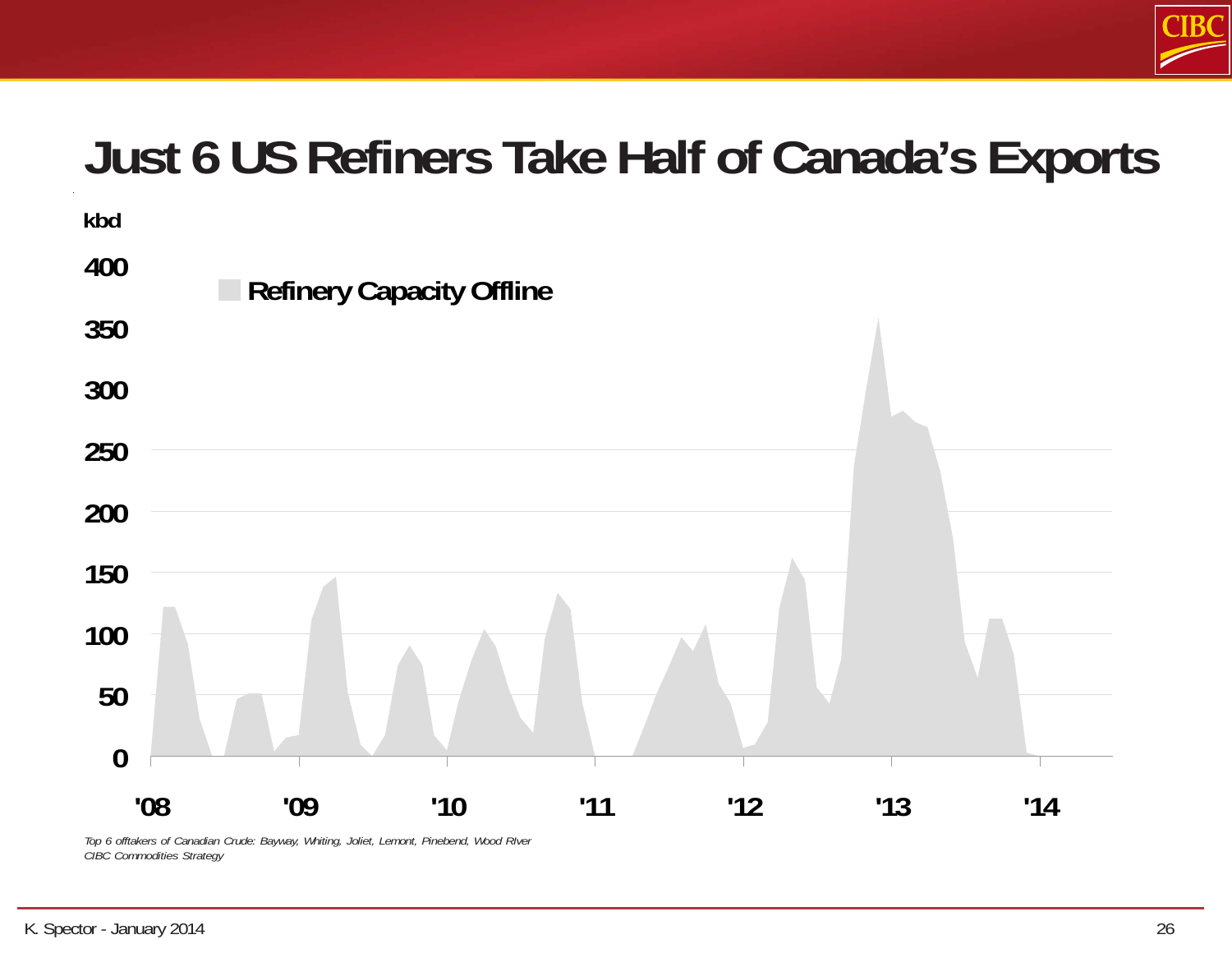

# **3. North American Natural Gas** *Don't Get Too Excited Yet...*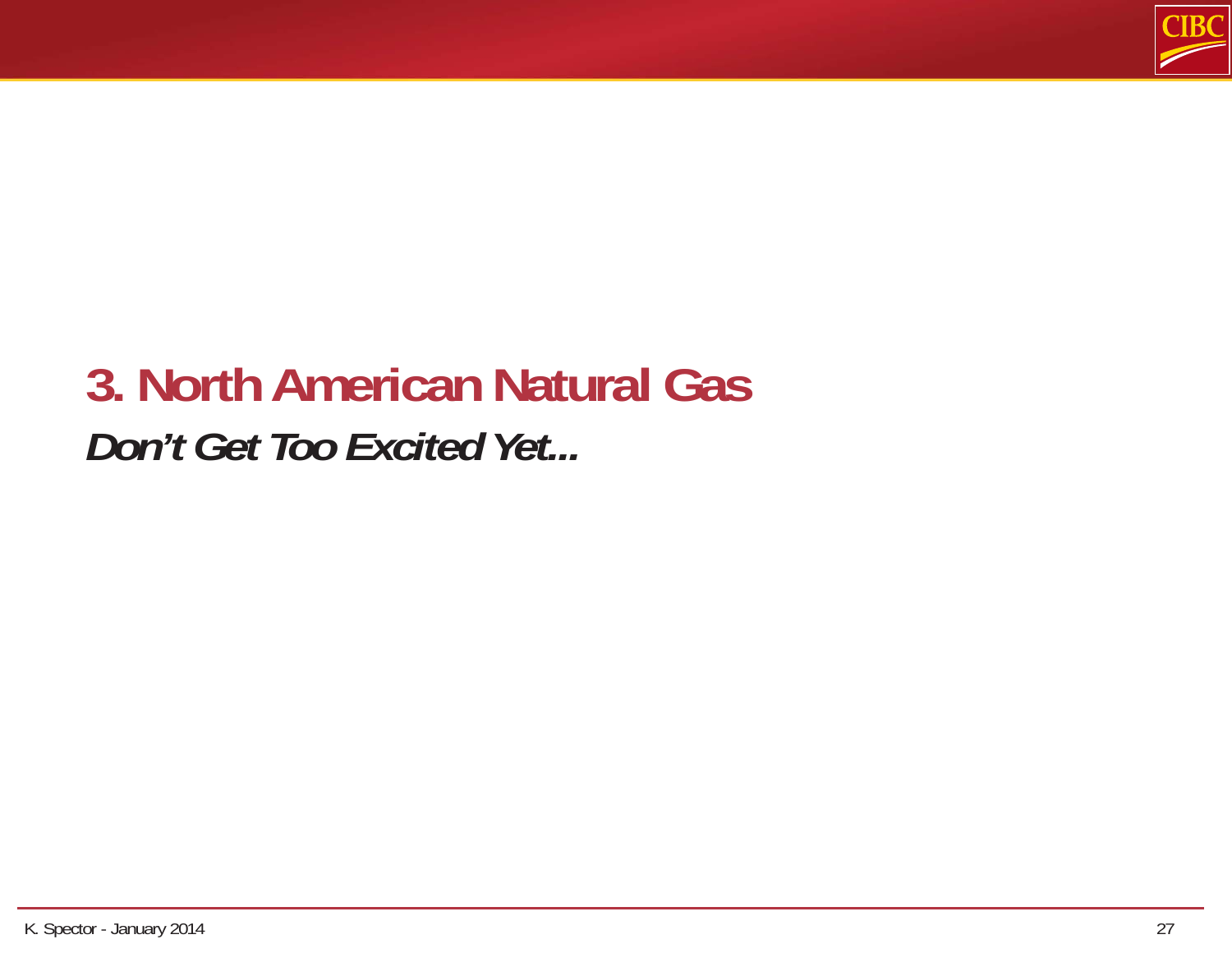

#### **Not Out Of The Woods Yet...**

- The US gas balance looked marginally price supportive in 2013, but in the short-run (24 months) both gas supply and gas demand are still very price elastic. That means rangebound prices.
- In the medium- to long-run, gas production will continue to be price sensitive. It is when gas demand — specifically utility demand for gas — is no longer price elastic that the market will truly turn the corner. The 2015-16 period will be key.
- Last summer gave us a taste of what coal-to-gas substitution can do to the market. This year will pale in comparison, but eventual coal retirement will make that shift to gas permanent. One implication is that gas prices will reflect a steeper summer pricing.
- Production of gas liquids has been phenomenal, and prices have come off sharply. What will it take to see a shift back to dry gas production?
- LNG will matter at the margin, but won't be the game changer for the US supply/ demand balance. Alberta may be a different story... maybe.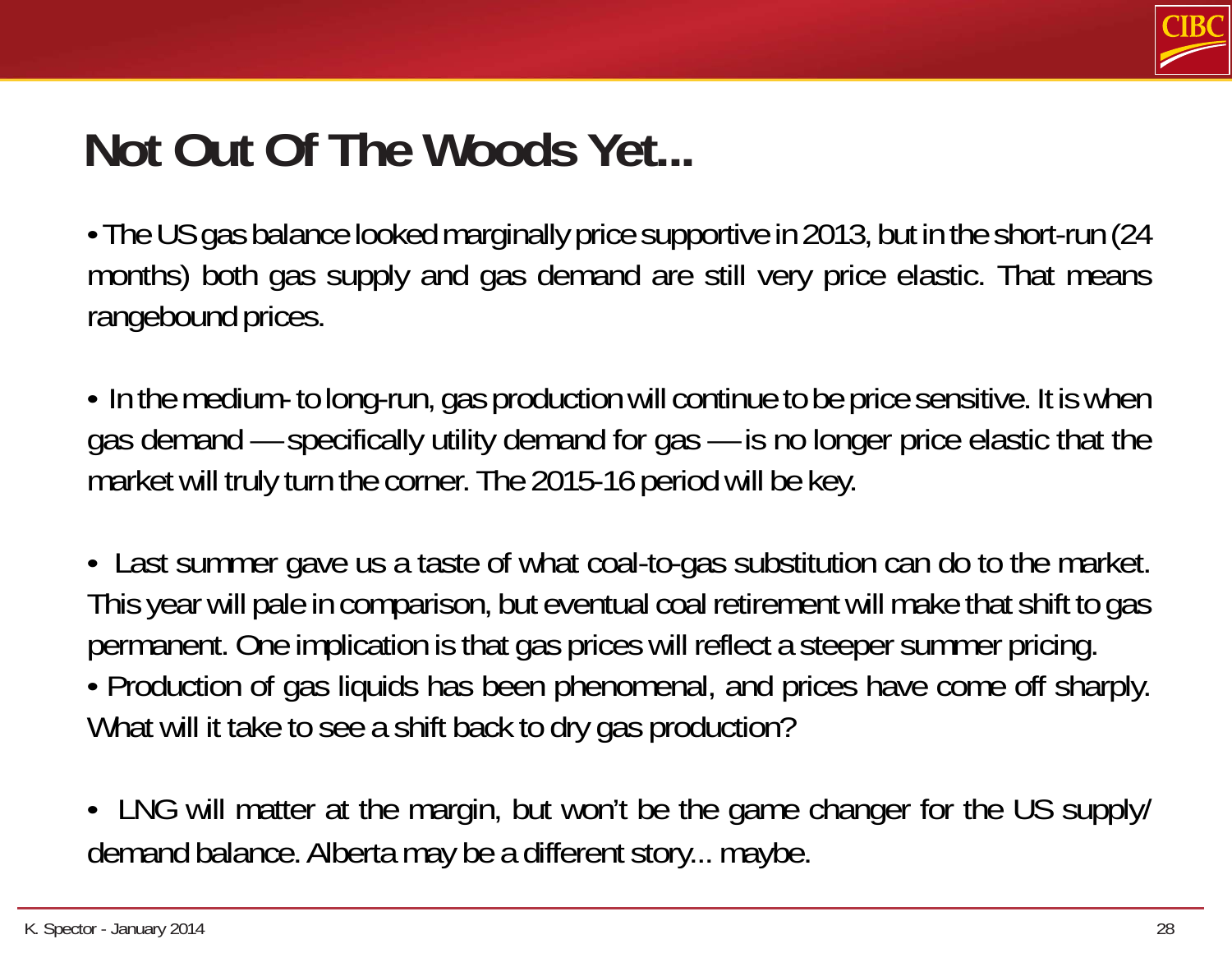

#### **Is the Liquids Subsidy At Risk...?**

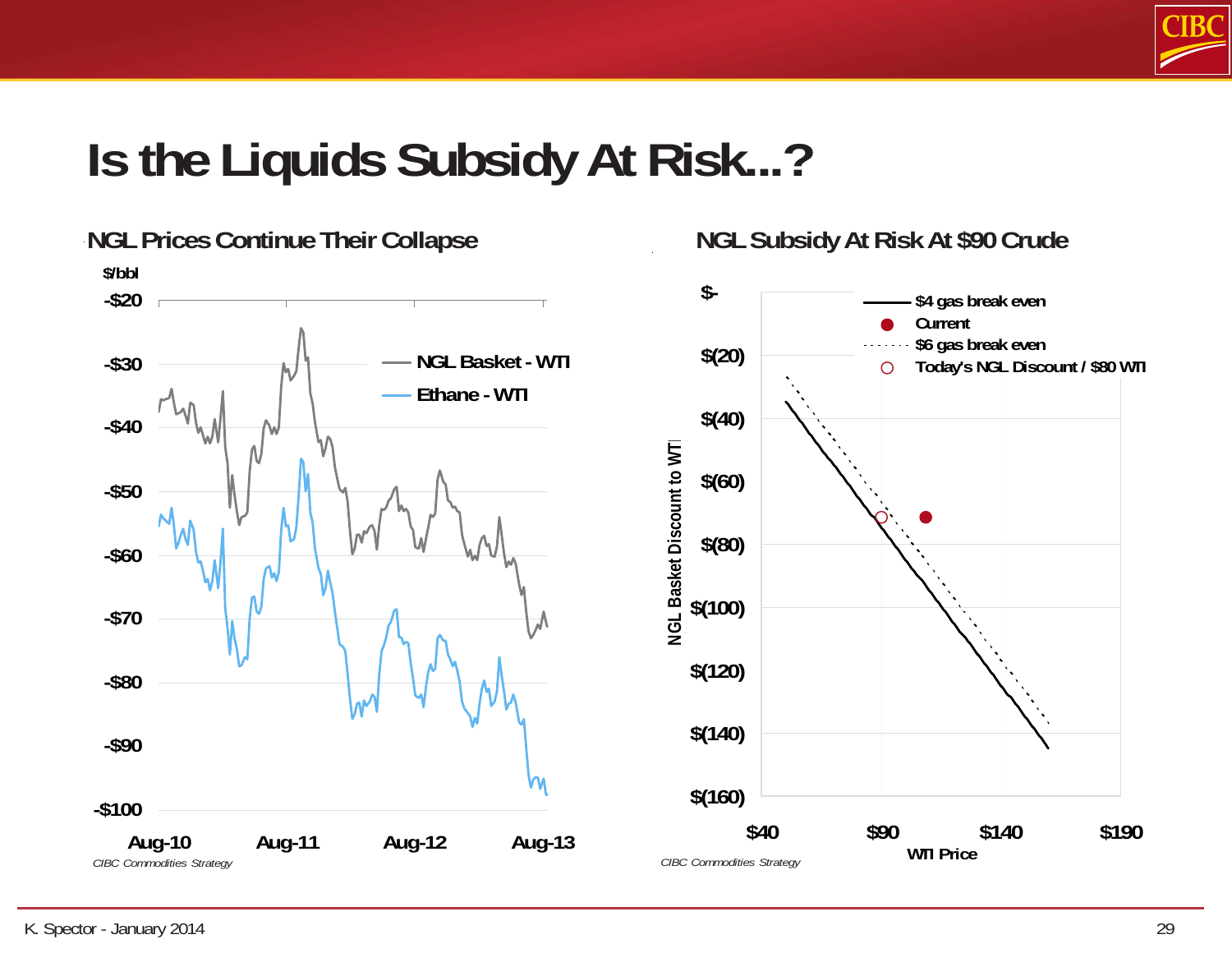

# **Natural Gas Competes With CAPP Coal**

**\$/MMBtu Competing Fuels - Past 12 Months**

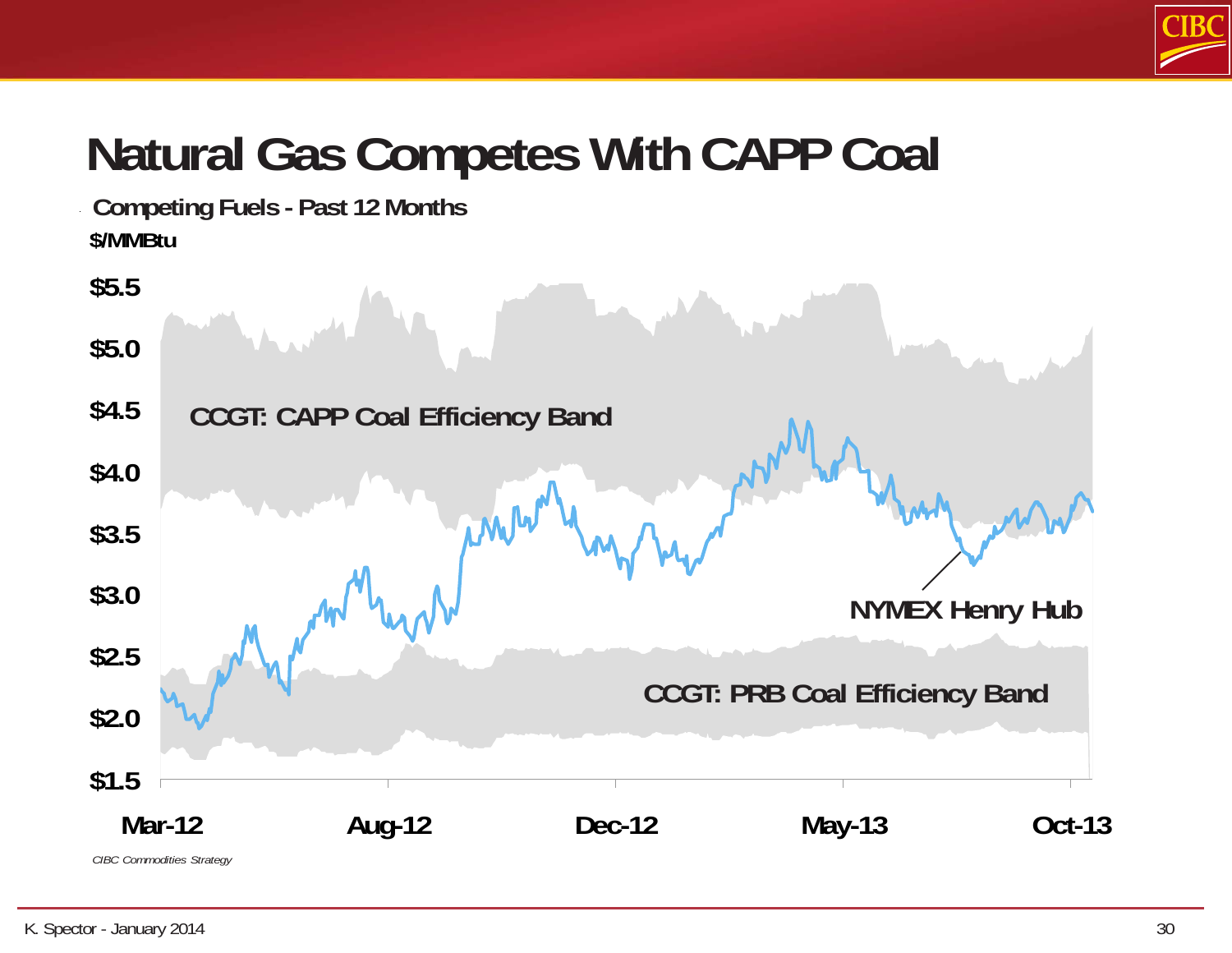

### **LNG Now Seems Like a Reality**

**• It is not clear to us that LNG will make or break the US gas balance... The market will ultimately cap export volumes, not policy.**

**• But there will be interesting seasonal implications. The US will be the one place in the world that can both import and export LNG. The US also has significantly more gas storage capacity than Europe does.**

**• LNG will matter more for AECO, but not for a while.**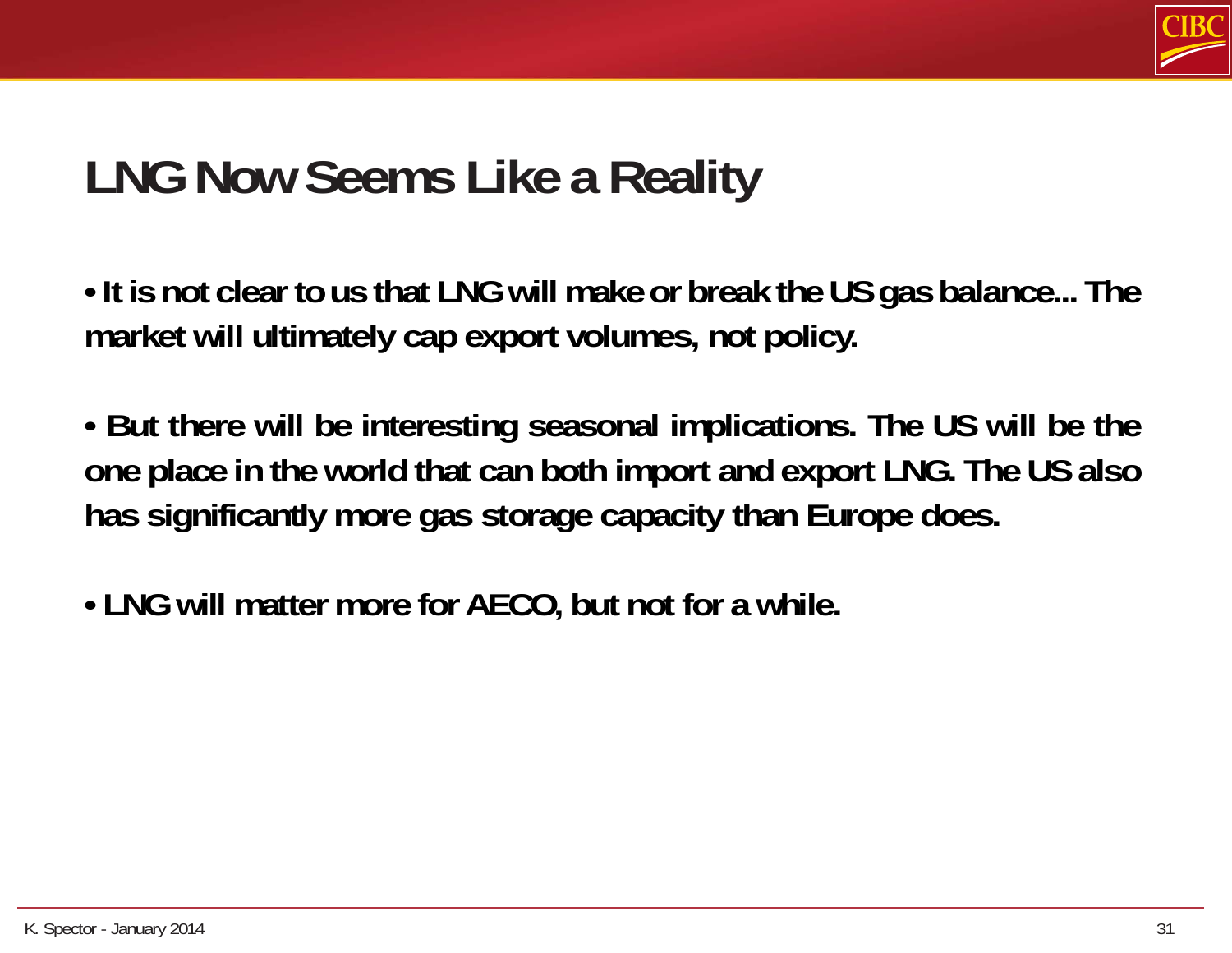

# **Net 'East of Mississippi' US Imports Of CAD Gas**

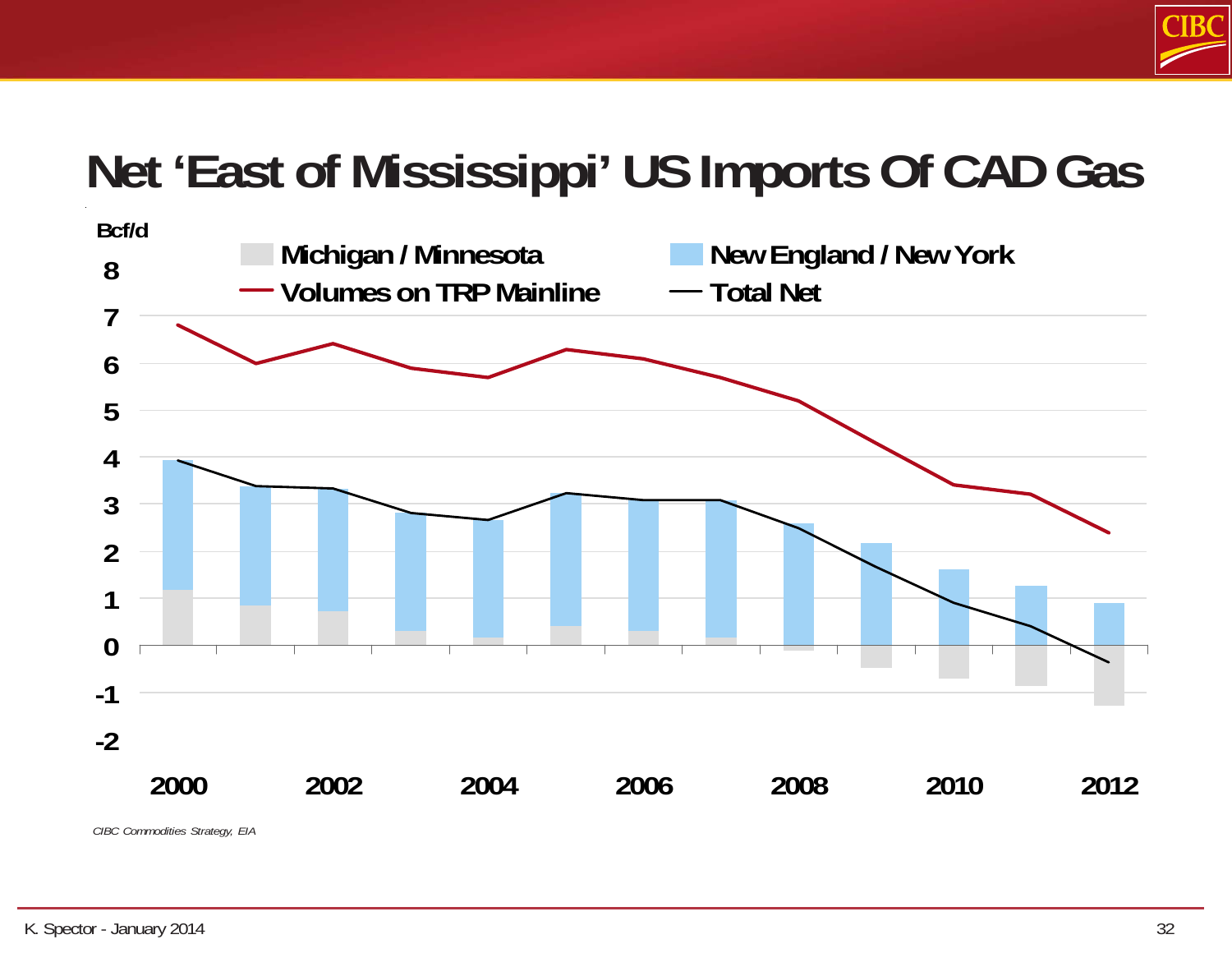

#### **Alberta Gas Balance Looks Heavy...Until 2020\* \*** *MAYBE*